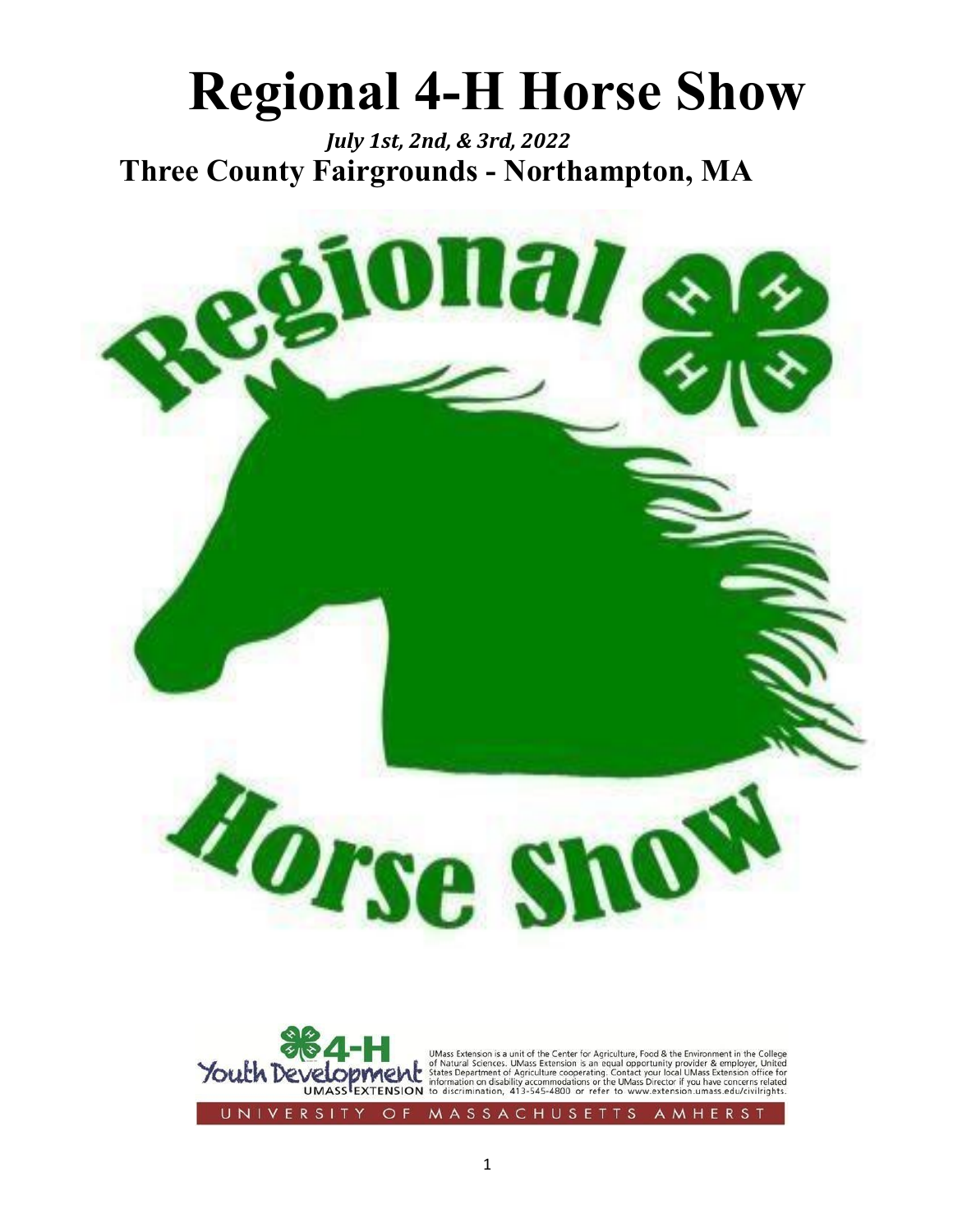### **Table of Contents**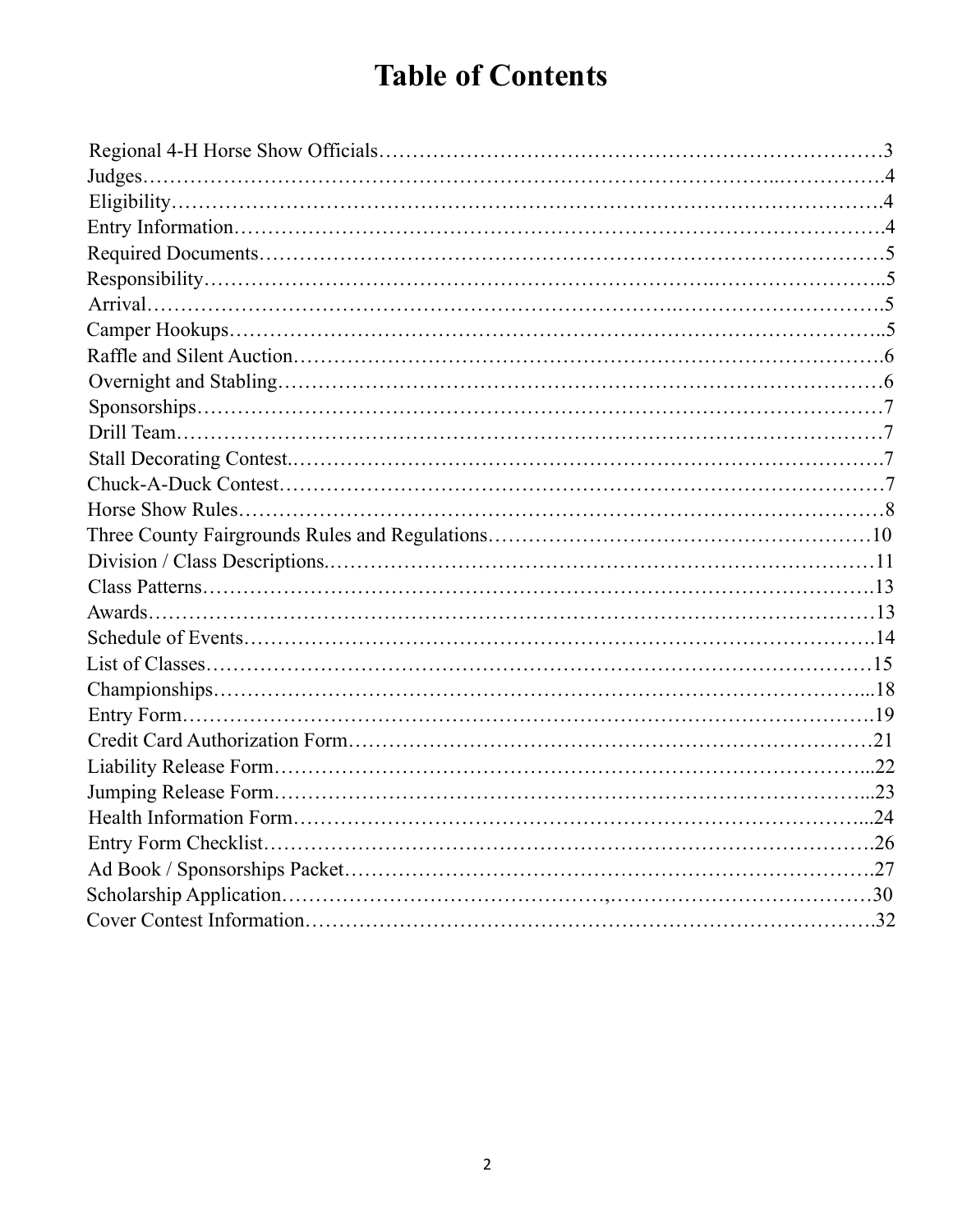### **Regional 4-H Horse Show Officials**

| <b>Show Management</b>                | regional4hhorse@gmail.com<br>Committee Run |              |  |
|---------------------------------------|--------------------------------------------|--------------|--|
| <b>Regional Chair</b>                 | <b>Art Martin</b>                          | 413-325-7815 |  |
| <b>Regional Vice-Chair</b>            | Janet Zajac                                | 413-348-9050 |  |
| <b>Regional Secretary</b>             | <b>Kate Perez</b>                          | 413-297-6331 |  |
| <b>Regional Treasurer</b>             | Brie-Anna Massoni                          | 860-816-4722 |  |
| <b>Show Secretary</b>                 | Shelly Edson                               | 802-363-1997 |  |
| <b>Show Steward(s)</b>                | Rebecca Castine                            |              |  |
| <b>Ring Stewards</b>                  | 4-H Volunteers                             |              |  |
| <b>Hospitality &amp; Raffle Table</b> | 4-H Volunteers                             |              |  |
| Announcer                             | <b>TBD</b>                                 |              |  |
| Ribbon & Award Gazebo                 | 4-H Volunteers                             |              |  |
| <b>Camper Management</b>              | Lydia Lajoie                               |              |  |
| Veterinarian                          | Dr. Samantha Clay MVV                      | 413-695-4568 |  |
| <b>Farrier</b>                        | Zach Addington<br>518-260-3389             |              |  |
| Photographer                          | Eric Wallis<br>413-364-1269                |              |  |
| <b>Food Vendor</b>                    | Nolan's Nook                               |              |  |
| <b>Tack Shop</b>                      | <b>Bridle Path Tack</b>                    |              |  |
| <b>Tack Shop</b>                      | Muffy's Tack Shack                         |              |  |

#### **Show Committee Members**

Anne Blizniak Arthur Martin Jr Lydia Lajoie Brie-Anna Massoni Kate Perez Jenna Sample Carrie Sears Janet Zajac

Thank you to all of our county representatives and volunteers; without their countless hours of work, this Horse Show would not be the success that it is!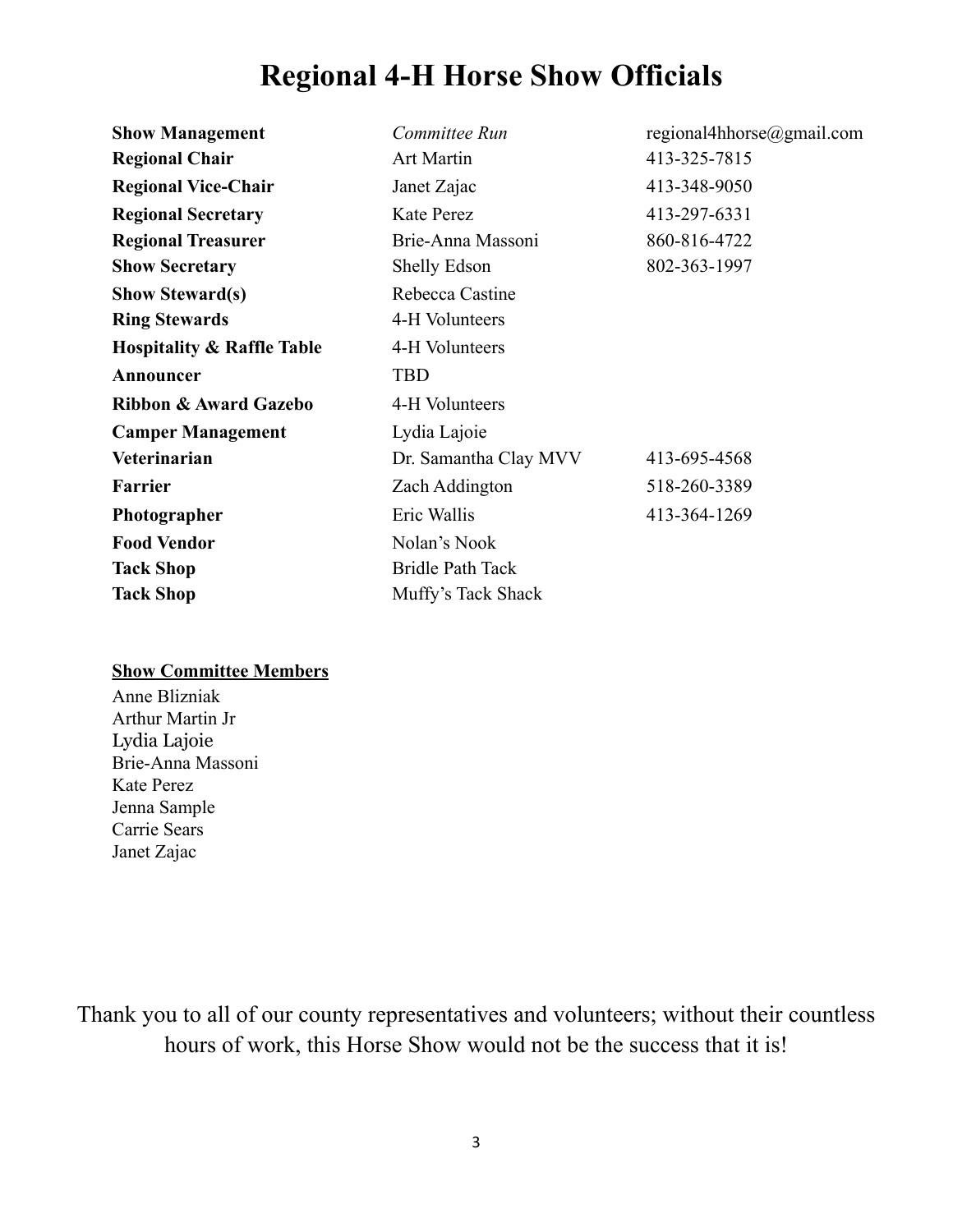#### **JUDGES**

| Friday          | Fitting & Showmanship<br>Karen Picard, CT<br>Beth-Ann Tolhurst, CT<br>Denise Kareta, MA<br>Rose Blomgren, MA | Trail<br>Karen Picard, CT<br>Beth-Ann Tolhurst, CT | Western<br>Beth-Ann Tolhurst, CT | English<br>Karen Picard, CT |
|-----------------|--------------------------------------------------------------------------------------------------------------|----------------------------------------------------|----------------------------------|-----------------------------|
| <b>Saturday</b> | Karen Picard, CT                                                                                             |                                                    |                                  |                             |
| <b>Sunday</b>   | Karen Picard, CT                                                                                             |                                                    |                                  |                             |

#### **Eligibility**

- Every 4-H age exhibitor must be a registered 4-H club member in good standing, enrolled in any state by their club program.
- A 4-H club, county, or state may institute additional eligibility requirements. Please check with your club leader(s) and Regional/County 4-H office. If the 4-H club, county, or state requires the completion of records or specific form, exhibitors MUST submit the documents to their County/Regional office before this show.

#### **Entries**

- The entry fee is **\$10.00** per class. Fitting and Showmanship classes are **FREE**. A \$1.00 nonrefundable deposit is required for each exhibitor/horse number. A \$10 office fee is automatically added to each horse/rider combination.
- All entries must be accompanied with credit card information or check (blank checks are strongly encouraged) made payable to **The Regional 4-H Horse Show by June 17th .** For assistance, please contact the **Show Secretary**. All entries postmarked after the date will be charged a **\$30.00** post entry fee. **POST-ENTRIES WILL NOT BE INCLUDED IN THE SHOW BOOK.**
- There will be a **\$40.00** fee for any returned check.

Please mail or email all entries to:

Shelly Edson, PO Box 974, Middlebury, VT 05753 - shellyedson@aol.com - 802-363-1997

#### **If you have any questions regarding the classes offered or rules, please contact the Show Committee:**

Email: **regional4hhorse@gmail.com** or Carrie Sears: **413-522-5210**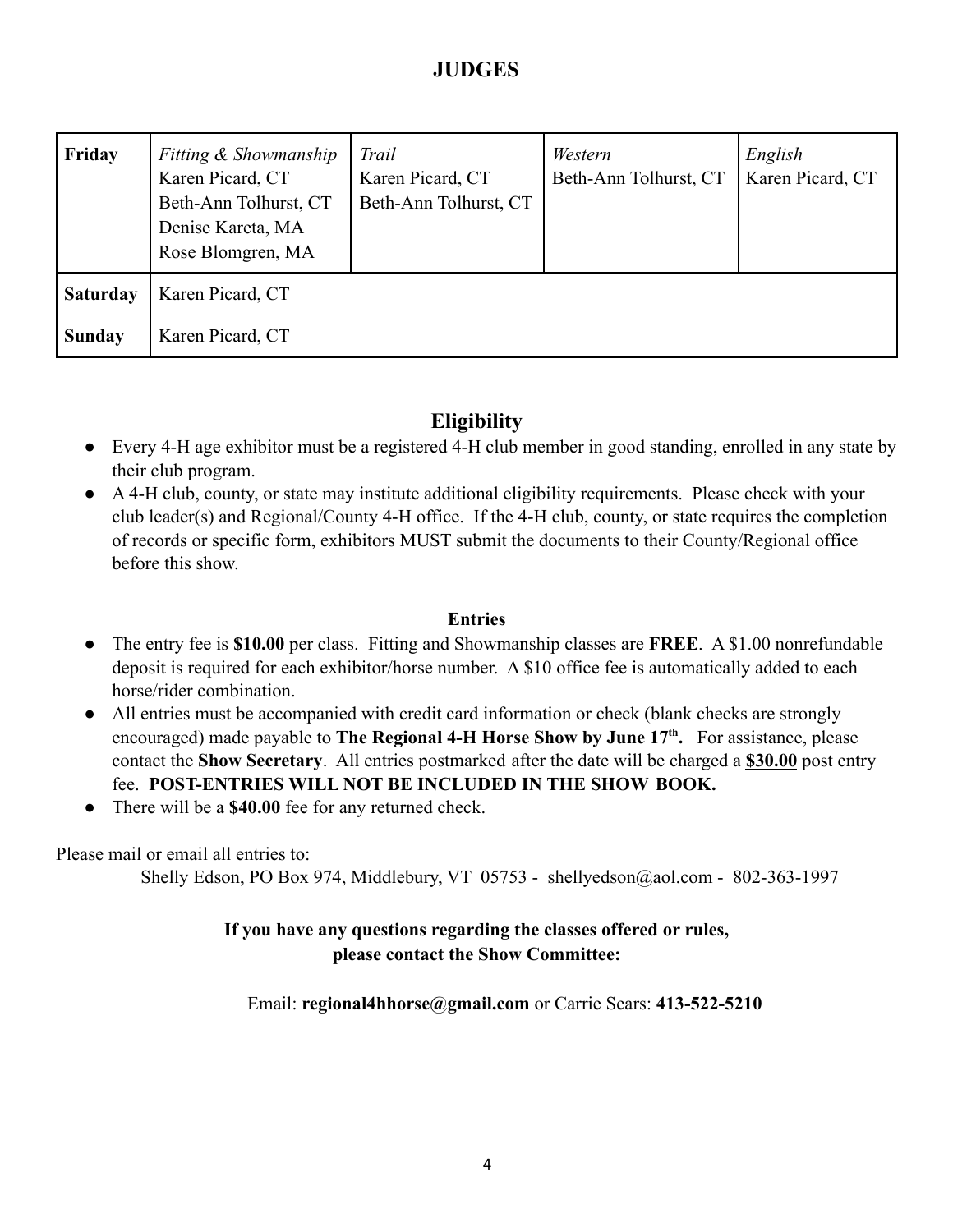#### **Required Documents**

- All horses attending The Regional 4-H Horse Show stabled in MASSACHUSETTS, must present proof of NEGATIVE COGGINS TEST within ONE YEAR of the show dates. All horses attending, stabled in another state, must present a negative Coggins test within 6 MONTHS. *Digital versions of Coggins Test will not be accepted, a paper copy must be presented.* The Regional 4-H Horse Show recommends that exhibitors mail a copy of the required paperwork with their entry form.
- If you choose to change horses after you are entered, you will be charged the post-entry fee if the classes are different from what you were in with the original horse. If you are changing the horse ONLY and the classes stay the same, you will NOT be charged the post-entry fee.

#### **Responsibility**

All reasonable precautions will be taken to prevent accidents, but it will be the responsibility of each exhibitor to ensure the safe conduct of his/her horse at all times. Riding without an ASTM/SEI-approved helmet, appropriate footwear, and proper equipment, will not be permitted on the grounds. No double riding is allowed on the grounds. The Three County Fairgrounds, The Regional 4-H Horse Show Committee, the University of Massachusetts, the 4-H leaders, the 4-H volunteers, and the show officials assume NO responsibility for accidents to the animal(s), persons, or property; entries are accepted on this basis only.

#### **Arrival**

- Exhibitors and horses may arrive on the grounds between 1:00 pm and 10:00 pm on Thursday, June 30th. Exhibitors and horses may also arrive Friday, July 1st, NO LATER THAN 7:00 am.
- Exhibitors may come on Wednesday, June 29th between 6:00 pm and 9:00 pm to decorate stalls and get stall areas ready. Campers may also be dropped off during this time. NO ONE MAY STAY OVERNIGHT ON THE GROUNDS, IN STALLS OR CAMPERS, PRIOR TO THURSDAY NIGHT.
- Trailers and vans with horses should arrive by Old Ferry Road (the gate near the arena). No horses will be allowed to enter through any other gate.
- Pony or small equine measurements will take place at the discretion of show management.

#### **Camper Hookups**

- Any camper, vehicle, or trailer parked in the designated camping areas will be assessed a \$40.00 camping fee. Tents with no hook-up (electrical, water, or sewer) are free, but must not be placed in camper spaces. No removal of backflow devices or greywater discharged from campers is allowed per Three County Fairgrounds rules.
- Camper spots will be assigned to avoid conflict. You may request that your camper be placed near another exhibitor's camper on your pre-entry form. We will do our best to accommodate your request.
- Campers may be dropped off on Wednesday, June 29th between 6:00 pm and 9:00 pm.
- Assignments will be found on a board posted by the entrance to the camper area.
- No one may stay overnight on the grounds prior to Thursday, June 30th.

#### **Any questions regarding campers please contact Lydia Lajoie at 413-537-1132**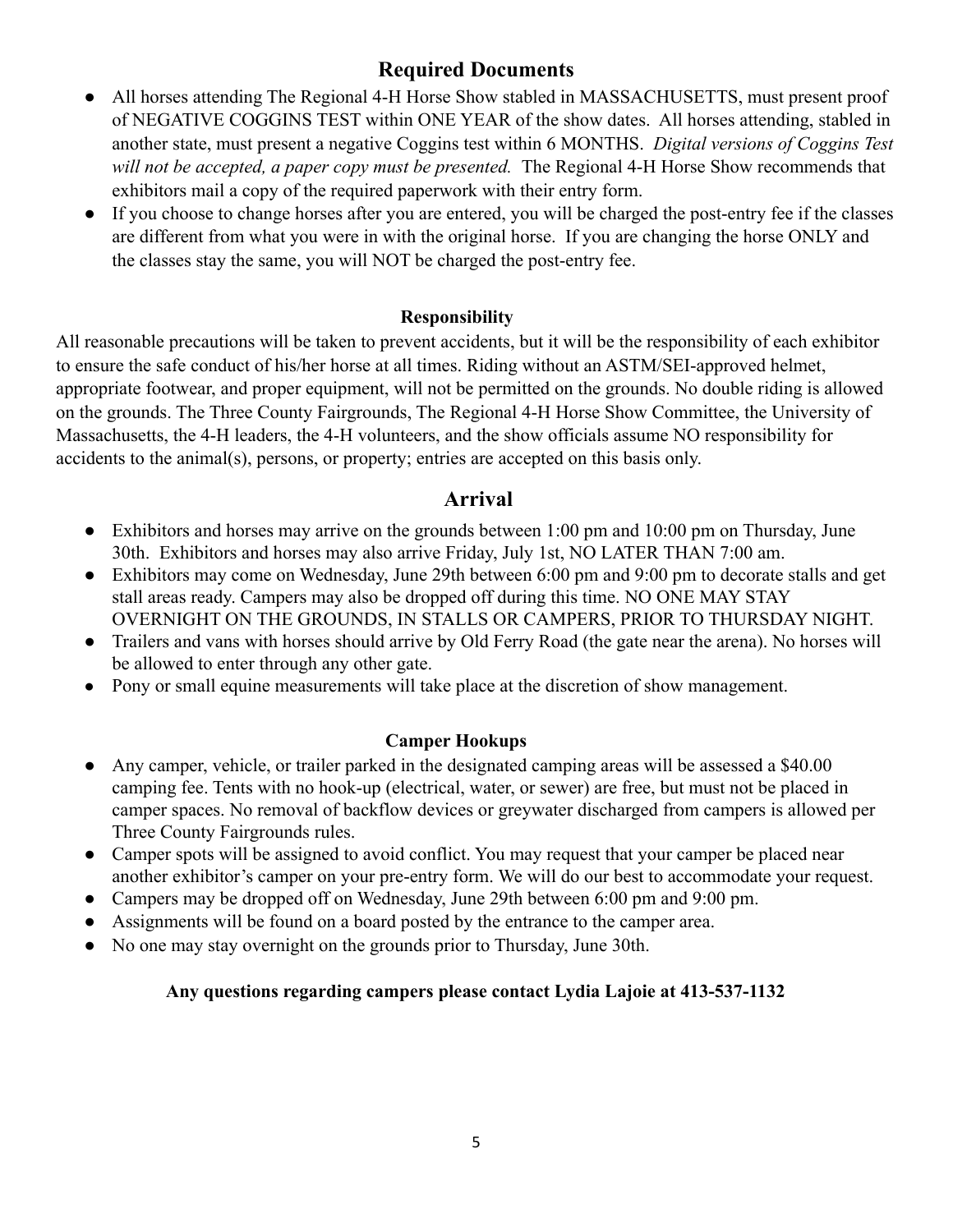#### **Raffle and Silent Auction**

We ask that each club donate at least one item or raffle basket worth \$20 or more to the table. These items can be horse-related or non-horse-related. Please drop off raffle items at the show office at your earliest convenience. The raffle and silent auction will close at 1 pm on Sunday, drawings for all items will follow.

#### **Overnight and Stabling**

- Only under approved circumstances will a horse be able to trailer in each day to show, and they will still be required to rent a stall. NO horses are permitted to be shown out of trailers or vans.
- The stabling fee is \$30.00 per stall. The show will NOT provide any hay, grain, or shavings and will NOT have any for sale on the grounds. Sawdust, pellets, and corncob bedding are NOT permitted. All stalls have full doors. Portable stalls have rubber mats. Stalls MUST be cleaned at the end of the show. If stalls are not cleaned, you will be fined \$25.00. Additionally, if any of the portable stall panels are moved or dismantled, a \$25.00 fine will be assessed. All fines MUST be paid within 30 days. If the fine is not paid, you will not be able to re-enroll for the coming year of 4-H.
- Parking will only be permitted in legally marked areas. Empty trailers must be parked in the parking lot in front of the indoor arena or on the east side of the grounds. **THEY CAN NOT BE PARKED ON THE FAIRGROUNDS NEAR THE BARNS. PLEASE KEEP THE FIRE LANES OPEN.**
- Horses and exhibitors will be permitted to stay overnight at the Three County Fairgrounds under the following rules:
	- Horses MUST be kept in assigned stalls.
	- No horse should be removed from any stall after 10:00 pm or before 5:00 am unless permission is given by the Show Management.
	- Only the exhibitor, family, and 4-H CORI chaperones will be permitted to stay the night.
	- All exhibitors must remain on the grounds at all times. All others must leave the grounds by 10:00 pm each night.
	- All overnight exhibitors must have a 4-H CORI registered chaperone or parent present at all times on the show grounds. The chaperone must be 21 years of age or older. Any exhibitor without a chaperone will be dismissed from the grounds and the show.
	- $\circ$  The exhibitor is responsible for his/her assigned stall(s). There is no changing assigned stalls without the Show Management's permission. The stall card must remain on the assigned stall area; however, they may be moved slightly to accommodate stall decorations. Stall cards must be filled out completely with all information legible. Please bring a pen or marker to fill out your card. Stall cards must remain on every stall even after the show is finished.
	- ALL bedding and manure must be placed in the concrete bunkers (please dump as far back as you can as these bunkers will not be emptied during the show). DO NOT dump bedding and manure in the dumpsters. Remember to bring your own equipment (i.e: forks, shovels, rakes, wheelbarrows, brooms, and baskets) to do the job. No trash should be deposited in bunkers, ONLY manure.
	- Aisles must be clear and clean at all times.
	- No tying of any kind, cross or single tying, will be allowed in the aisles.
	- **Two-prong fans are not allowed. Please refer to Three County Fair rules at the end of the book for information on the use of three-prong fans. The Regional 4-H Horse Show is not liable for any property confiscated by the Three County Fairgrounds.**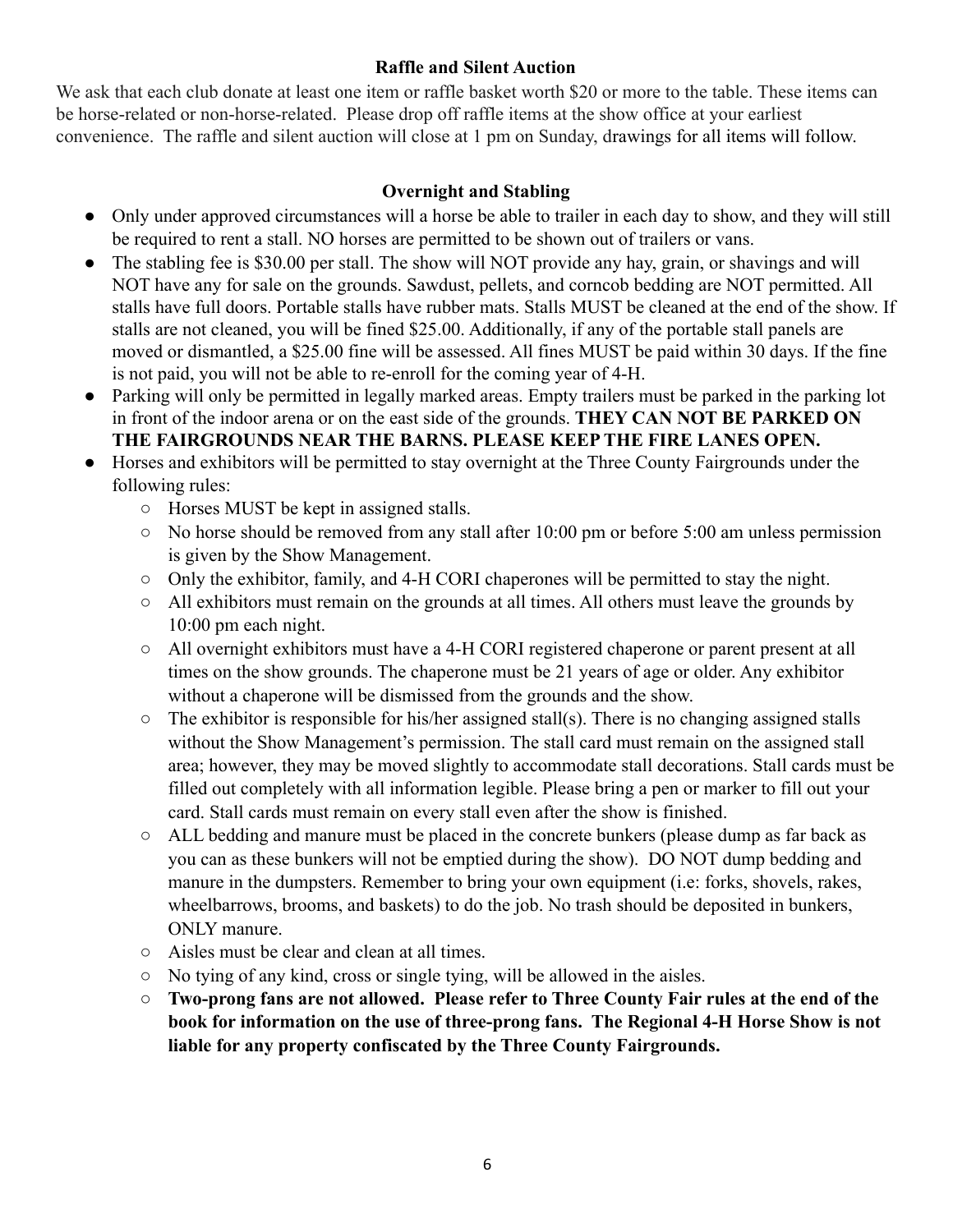#### **Sponsorships**

Your support helps to defray the costs of producing a 4-H show of this magnitude. Sponsorships help us keep the costs to the exhibitor at a minimum. Any exhibitor who raises \$90 or more will be credited one stall fee. Any rider that collects \$350 in sponsorships will show for free all weekend (one horse/rider combo). Sponsorships can be in the form of class, championship, or banner sponsors. **Please see the sponsor form at the end of this book for further details.**

#### **Drill Teams**

Drill teams are invited to attend our show and perform a demonstration drill for the delight of our exhibitors and spectators. There will be no official competition. Drill performances will be done on Saturday evening after the scheduled classes for the day are completed. Drill Team presentations cannot be longer than 15 minutes. All Drill riders are required to follow the same rules as show exhibitors. Drill Team horses are not required to participate in fitting & showmanship classes unless they are showing in other classes at the show. Drill horses that are only performing in the Drill Presentation are not required to stay on the grounds for the entire weekend and may arrive on Saturday afternoon before their performance.

#### **Stall Decorating Contest**

Join in on the fun and decorate your stall or stall area for the weekend. A Judge will come around on Saturday to score each entry and results will be announced during the awards ceremony. You can choose any theme you wish. Creativity is encouraged; just remember to keep safety in mind. Inappropriate materials will be taken down by Show Management. Divisions will include Individual Stall and Group Stalls/Aisle. Please circle this on the entry form to declare participation (only one person per group should circle). Prizes will be awarded for 1st - 10th in both divisions.

#### **Chuck-A-Duck Contest**

Try your luck at Chuck A Duck. 4-Hers and adults can purchase ducks for \$5.00 each. There will be contests for Cloverbuds, Junior, Senior, and Adults. Purchase your ducks before the contest. The contest will be held on Saturday night in the arena. Ducks will be on sale until right before the start of Chuck A Duck. The winner of the final round will win 50% of the jackpot raised!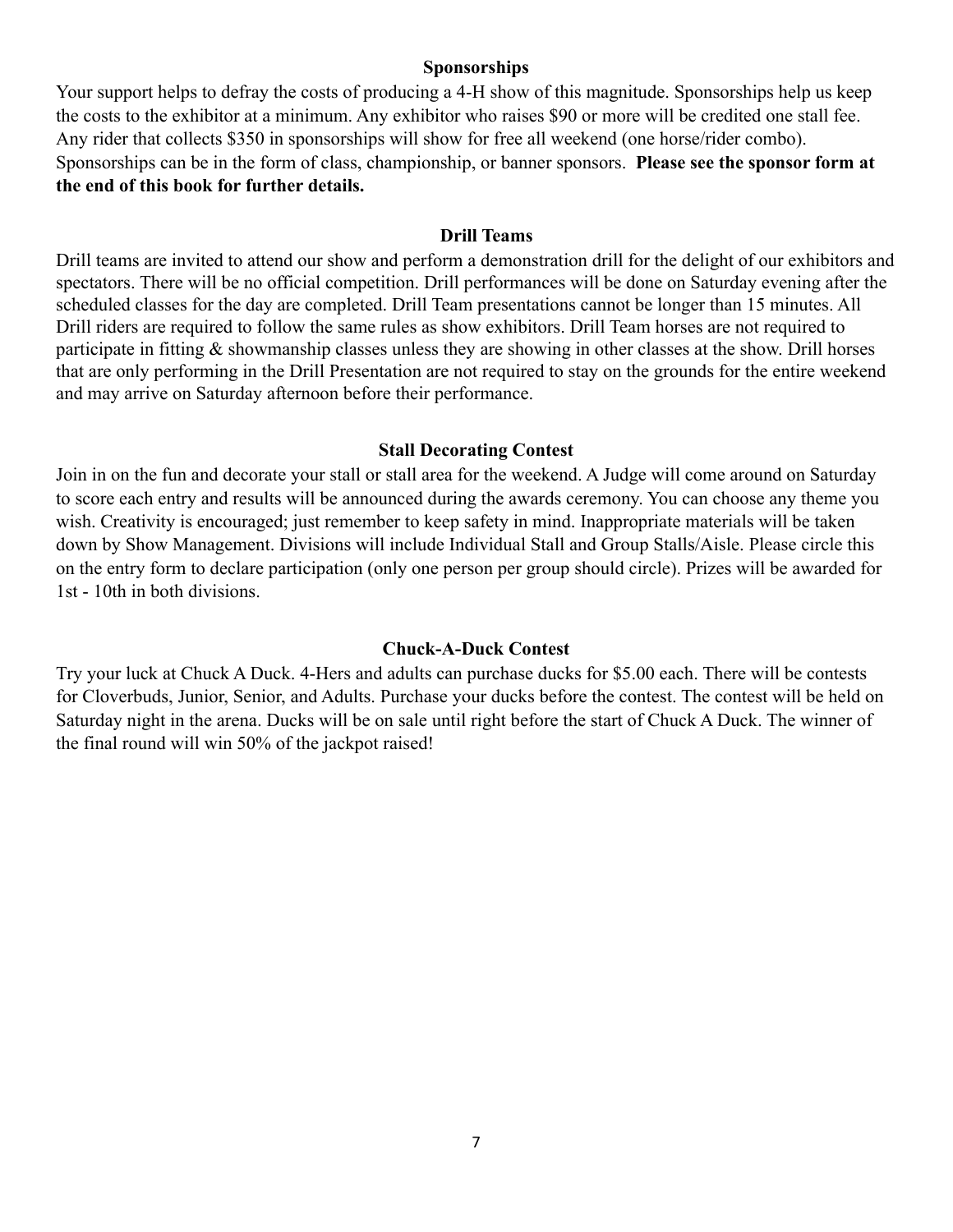#### *The Regional 4-H Horse Show Rules*

- 1) The Regional Show will follow the rules listed in the current New England 4-H Horse Show Rulebook.
- 2) All decisions made by the Show Committee are final.
- 3) No small, motorized vehicles (except golf carts or handicapped scooters) are allowed on the grounds. Golf carts will not be allowed in the barns or in restricted areas at any time. A valid driver's license is required to operate a golf cart. A valid driver's license must be present at the time of registration. Golf carts will have limited access on the grounds. Golf carts must yield to horses and pedestrians. Everyone riding in the golf cart must have a designated seat and must be sitting. No standing is allowed. Anyone found violating these rules will lose the privilege of operating a golf cart on the grounds. The show committee is not responsible for any stolen or damaged carts.
- 4) ATVs, scooters, or off-road vehicles are prohibited on the fairgrounds during the show weekend.
- 5) All youth, 17 and younger *MUST* wear a helmet when riding a bicycle.
- 6) No rollerblading or skateboarding will be allowed on the fairgrounds.
- 7) All forms of medical waste must be disposed of in the approved containers provided by the Three County Fairgrounds.
- 8) **NO ONE BUT THE EXHIBITOR AND OTHER 4-H MEMBERS SHALL WORK ON HIS/HER HORSE AFTER ARRIVALAT THE SHOW.**
	- Exceptions: Holding, leading, loading, harnessing, and tightening of girths.
	- THIS RULE WILL BE STRICTLY ENFORCED
	- Parents will be allowed to check equipment for safety.
	- Official warnings will be given out for inappropriate aid. Receiving two warnings will result in the disqualification of the exhibitor from the remainder of the show.
- 9) Any exhibitor may enter up to two equines in up to two divisions per horse per day (performance, driving, or gymkhana discipline). An exhibitor may not enter two equines in the same division. No equine may be entered in more than 10 riding/performance classes per day (excluding Fitting & Showmanship). You must declare which discipline you are entering and they must be indicated on the entry form.

10) Age Classifications -- All ages are as of January  $1<sup>st</sup>$ , 2022

| woonnouuun | $\frac{1}{2}$ and $\frac{1}{2}$ and $\frac{1}{2}$ and $\frac{1}{2}$ and $\frac{1}{2}$ and $\frac{1}{2}$ and $\frac{1}{2}$ and $\frac{1}{2}$ and $\frac{1}{2}$ and $\frac{1}{2}$ and $\frac{1}{2}$ and $\frac{1}{2}$ and $\frac{1}{2}$ and $\frac{1}{2}$ and $\frac{1}{2}$ and $\frac{1}{2}$ a |
|------------|-----------------------------------------------------------------------------------------------------------------------------------------------------------------------------------------------------------------------------------------------------------------------------------------------|
| Cloverbud  | 5-7 years old                                                                                                                                                                                                                                                                                 |
| Junior     | 8-13 years old                                                                                                                                                                                                                                                                                |
| Senior     | 14-18 years old                                                                                                                                                                                                                                                                               |
| Lead Line  | 5-7 years old or 8-18 if unable to show off lead (see below for details)                                                                                                                                                                                                                      |
| Alumni     | 19 years and older                                                                                                                                                                                                                                                                            |
|            |                                                                                                                                                                                                                                                                                               |

- 11) The walk/trot classes are open to riders who have never cantered or loped at any competition. If the said rider is witnessed cantering or loping on the show grounds, they will be disqualified for the remainder of the show and will not receive any refunds. Walk/Trot exhibitors are not allowed to canter or lope in a drill team. More than three strides of a canter or lope in any timed event will result in disqualification.
- 12) Schooling and lunging are permitted in designated areas. Lunging will not be permitted in the arena. Riding is not permitted in the barns. When lunging or riding your horse in the warm-up areas, you need to be accompanied by someone. No 4-Her is allowed to be alone anywhere on the show grounds.
- 13) The In-Gate and Out-Gate areas of the show ring must be kept clear at all times. This rule will be strictly enforced.
- 14) Horses are to be kept a safe distance apart at all times, both in and out of the show ring.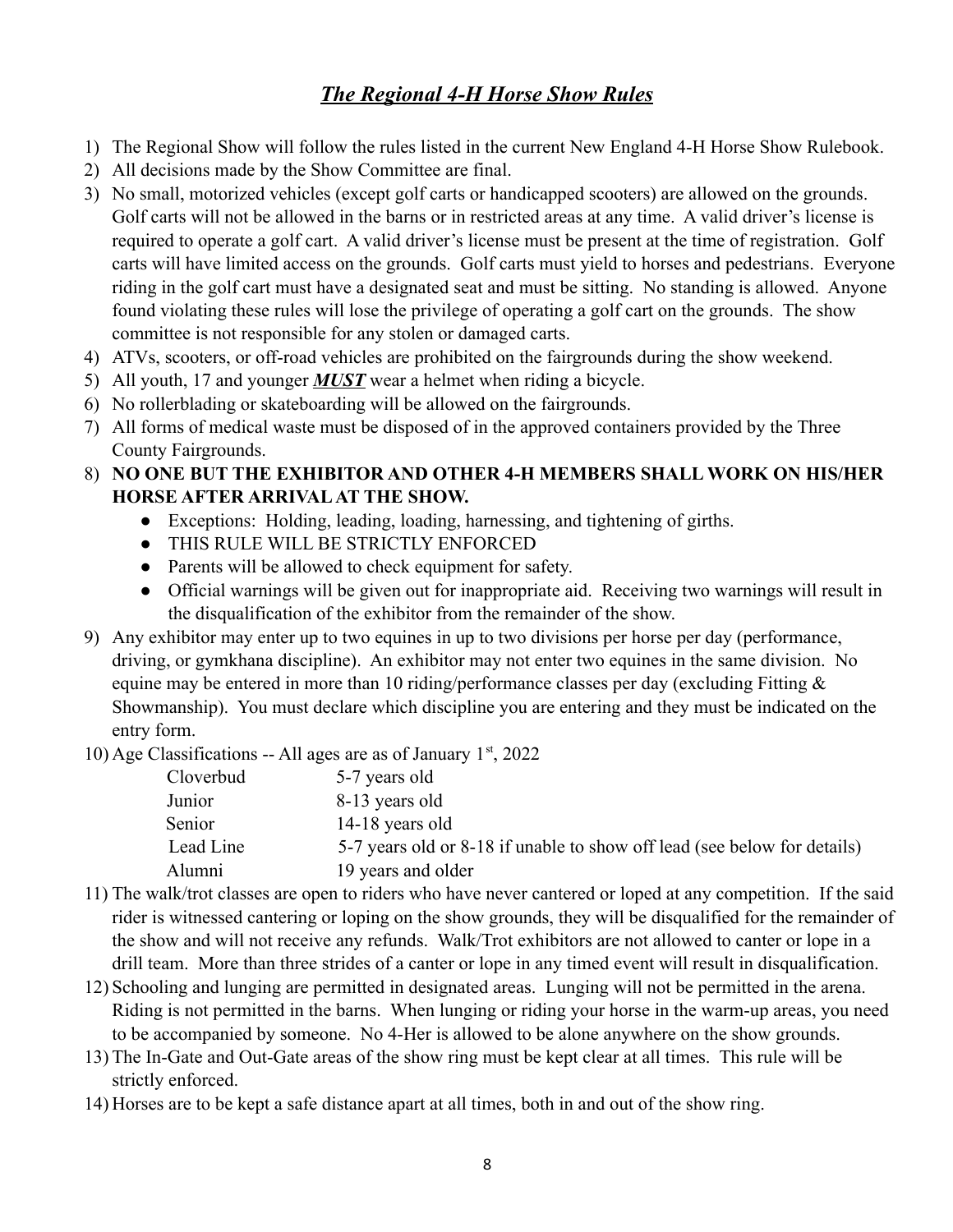- 15) Exhibitors will not be permitted to enter the show ring after the gate is closed in any class. It is the responsibility of the rider to be there on time.
- 16) Attire must comply with the current New England 4-H Horse Show Rulebook requirements. The 4-H dress code applies to all participants, at all times, while on show grounds.
- 17) All exhibitors must wear approved ASTM/SEI helmets with chin harness properly fastened whenever mounted or driving on the show grounds. For this show, we do allow mixed tack and attire for gymkhana classes.
- 18) 4-Hers are prohibited from showing stallions over one-year-old or nursing mares. Anyone over the age of 19 will be exempt from this rule.
- 19) The Show Committee reserves the right to combine, divide, or cancel any class.
- 20) All concerns, complaints, and/or questions regarding the judging and exhibiting, conduct or procedures must be directed to the Show Steward(s). No exhibitor, parent, or spectator will be allowed to approach the judge without the full knowledge and permission of the Show Steward(s). All evaluations and suggestions must be submitted in writing to the Show Secretary. *ALL DECISIONS OF THE JUDGES ARE FINAL.*
- 21) It is acceptable for two 4-Hers to share one horse/pony as a 4-H project and for each to exhibit that animal. It must be a joint effort and both 4-Hers must have been managing the project animal.
- 22) Drop, flash, figure-eight nosebands, as well as tie-downs, are prohibited in hunter flat classes. Please refer to the New England 4-H Horse Show Rulebook for tack rules.
- 23) A prominent red ribbon must be attached to the tail of a horse or pony known to kick out and any mare in heat. Such a ribbon will not penalize an exhibitor/rider in the show ring.
- 24) Abusive handling of any animal on the show grounds will result in immediate dismissal from the show and show grounds.
- 25) Verbal or physical abuse of the judge or show committee by an exhibitor or associate can result in immediate disqualification of the exhibitor and forfeit all awards and entry fees.
- 26) The show committee requests that you leave your dogs at home. Any dog on the show grounds must be on a leash at all times (the leash must be attached to the dog and the human). The Northampton animal control officer will pick up any dog roaming freely on the show grounds.
- 27) All refunds that an exhibitor is entitled to will be sent within 4-8 weeks following the show. There are no refunds for any classes the exhibitor chooses to scratch, once entered. For any illness, accident, or injury to a horse or exhibitor eliminating them from the show, a veterinarian and/or doctor's health certificate is required for any refunds. Veterinarian's certificates or doctor's notes are not valid unless submitted in writing no later than 7 days after the show.
- 28) Exhibitors and clubs will be prohibited from wearing any attire, logo, or banner that displays what county or club they are in during any performance class or judged class. (Example: Costume Class, Trail, Jumping) Wearing club names/logos are permitted in gymkhana classes that are not judged. **THIS WILL BE STRICTLY ENFORCED.**

The show committee may disqualify or take back the awards from an exhibitor who breaks the rules or, who, in the opinion of the Show Committee, displays poor sportsmanship.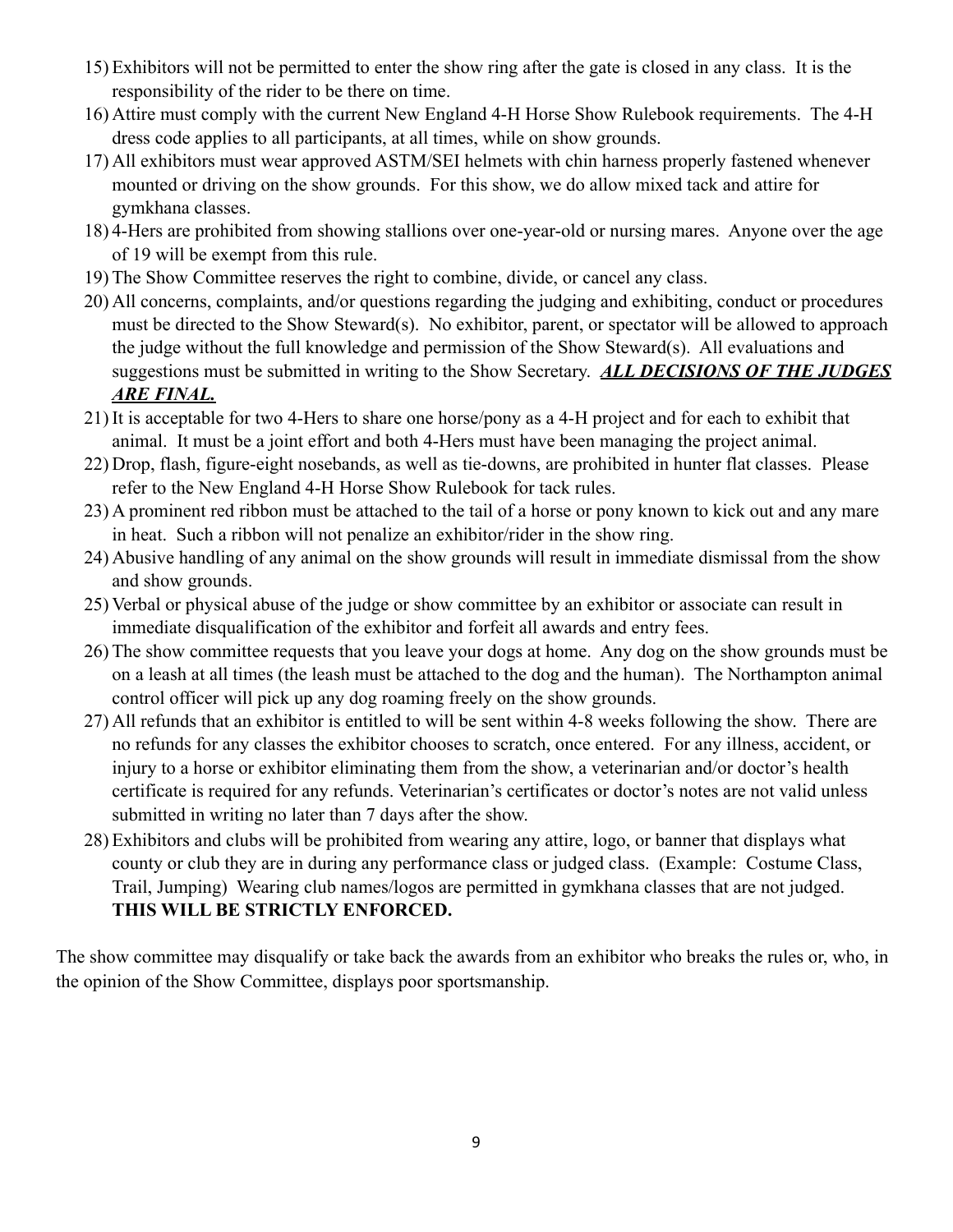### **THREE COUNTY FAIR RULES AND REGULATIONS**

#### **VIOLATIONS ARE SUBJECT TO ADDITIONAL FEES OR FINES**

- 1. NO SMOKING IN BARNS.
- 2. NO COOKING IN BARNS.
- 3. NO ALTERING OF STALLS UNLESS AUTHORIZED BY FAIR.
- 4. NO REMOVAL OF BACKFLOW DEVICES.
- 5. ALL MANURE IN BARRIERS.
- 6. NO TRASH IN BARRIERS ALL TRASH TO BE PUT IN DUMPSTERS.
- 7. NO MIXING OF HAY OR STRAW WITH SHAVINGS FOR BEDDING. **SHAVINGS ONLY IN STALLS (NO PELLETIZED SAWDUST)**
- 8. NO STAPLES, NAILS, OR SCREWS ON ANY STALL PANELS OR DOORS.
- 9. PARKING RULES WILL BE ENFORCED. KEEP FIRE LANES OPEN OR YOU WILL BE TOWED!!
- 10. NO WATERING THE STALLS.
- 11. NO GREY WATER DISCHARGE FROM CAMPERS.
- 12. DOGS MUST BE ON A LEASH.
- 13. NO HORSES IN ROPED-OFF OR POSTED AREAS.
- 14. NO ONE UNDER 16 TO OPERATE A MOTORIZED VEHICLE OR GOLF CART.
- 15. ALL NEEDLES ARE TO BE DISPOSED OF IN SHARPS CONTAINERS.
- 16. KEEP AISLES OPEN IN BARNS.
- 17. THE USE OF TWO-WIRE EXTENSION CORDS (SIP CORDS) WILL NO LONGER BE ALLOWED ON THE FAIRGROUNDS AS THEY ARE NOT SAFE FOR USE IN AGRICULTURAL SETTINGS. ALL EXTENSION CORDS MUST BE **GROUNDED** (THREE-WIRE PRONGS) PLUGS. ALL FANS MUST BE **GROUNDED** (THREE-WIRE PRONG) PLUGS. APPLIANCES (CLIPPERS, ETC) MUST HAVE A UL APPROVAL LABEL ATTACHED.
- 18. ALL STALL PANELS MUST BE TAKEN DOWN BY FAIR PERSONNEL. THE COST IS \$25 PER PANEL.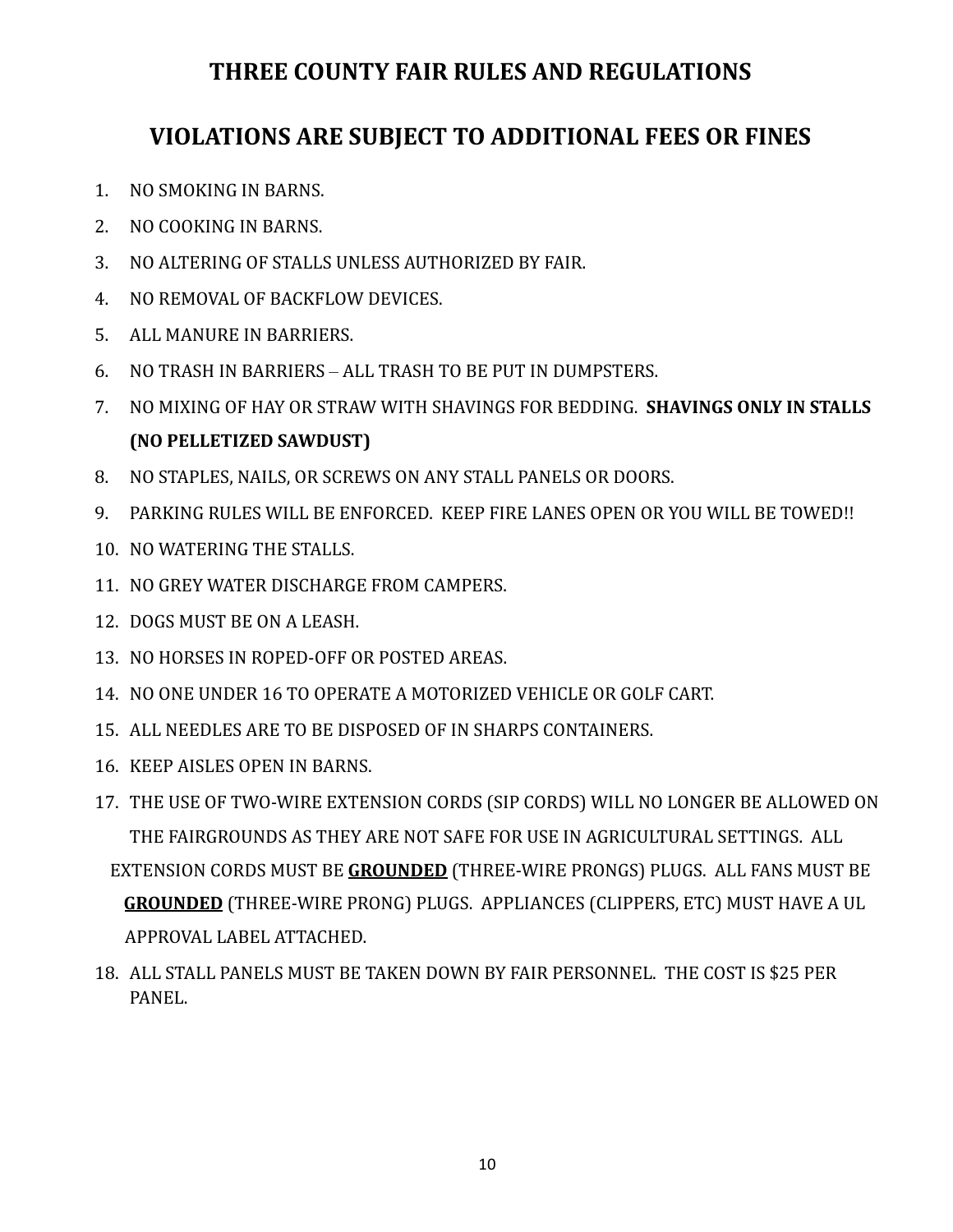#### **Division / Class Descriptions**

#### **Lead Line Classes**

The Regional 4-H Horse Show will offer three Lead Line classes (these classes will not be counted as a division). 4-Hers ages 5 to 7 **OR** any enrolled 4-Her that is unable to show off the lead are eligible to enter the Lead Line classes. A Lead Liner may exhibit on any horse that is already being shown during the weekend. Show attire, including an ASTM/SEI approved and fitted helmet with chin harness properly fastened, must be worn during these classes. The person leading the horse must be 18 years of age or older and wearing closed-toed shoes. Every rider will be awarded the same color ribbon in these classes.

#### **Regional 4-H Team Pleasure Classics**

Two riders team with one horse. Each class is open to all ages and seats. One rider will be judged on the rail in the first direction, the second rider will be judged in the second direction. There will be no communication between the riders or you will be eliminated. A mounting block may be used. Although show tack and attire are not required, proper tack and safety attire is required (helmets and boots). Additional testing will be at the judge's discretion. The cost is \$15 per team per class.

#### **Alumni Division**

This division is open to adult alumni 4-H members. This means that the exhibitor is 19 years of age or older as of January 1<sup>st</sup> and is NOT a current 4-H member, but has been a 4-H Member in the past. You must bring your own horse to compete (you cannot use the project of a 4-H member). All show rules apply including but not limited to appropriate show attire, ASTM/SEI approved helmet, etc. Alumni are allowed to show a horse used by a 4-Her if they are competing in a different discipline (not under saddle). Example: A 4-Her can show a small equine in the performance division. Alumni can then show that same small equine in the driving division.

#### **Driving**

Entries to be shown to a suitable 2 or 4 wheeled vehicle with an appropriate harness. All drivers (Jr. or Sr.) may have an adult passenger at their option, excluding small equine. Headers ARE REQUIRED and will be called into the ring when horses are lined up. Please consult the New England 4-H Rulebook for all rules and safety precautions.

#### **Driving All-Around**

Horses should be easy to handle, quiet, usually easy gaited, and should not show undesirable mannerisms. The overall performance should be smooth, consistent, and obedient. All horses will be asked to walk, pleasure trot, extend the trot, and halt, and will be asked to rein back. Excessive speed or excessive slowness may be penalized. The first way of the ring will be judged on reinsmanship, which will be 40% of the class. The second way of the ring will be judged on pleasure driving, which will be 40% of the class. Once horses have worked both ways of the ring, they will be called into the line-up. When announced, one handler (who must be 14 years of age or older) may enter the ring to help strip tack and place a halter/bridle on the horse. The exhibitor will then line up head to tail to be judged on conformation, which will be 20 % of the class.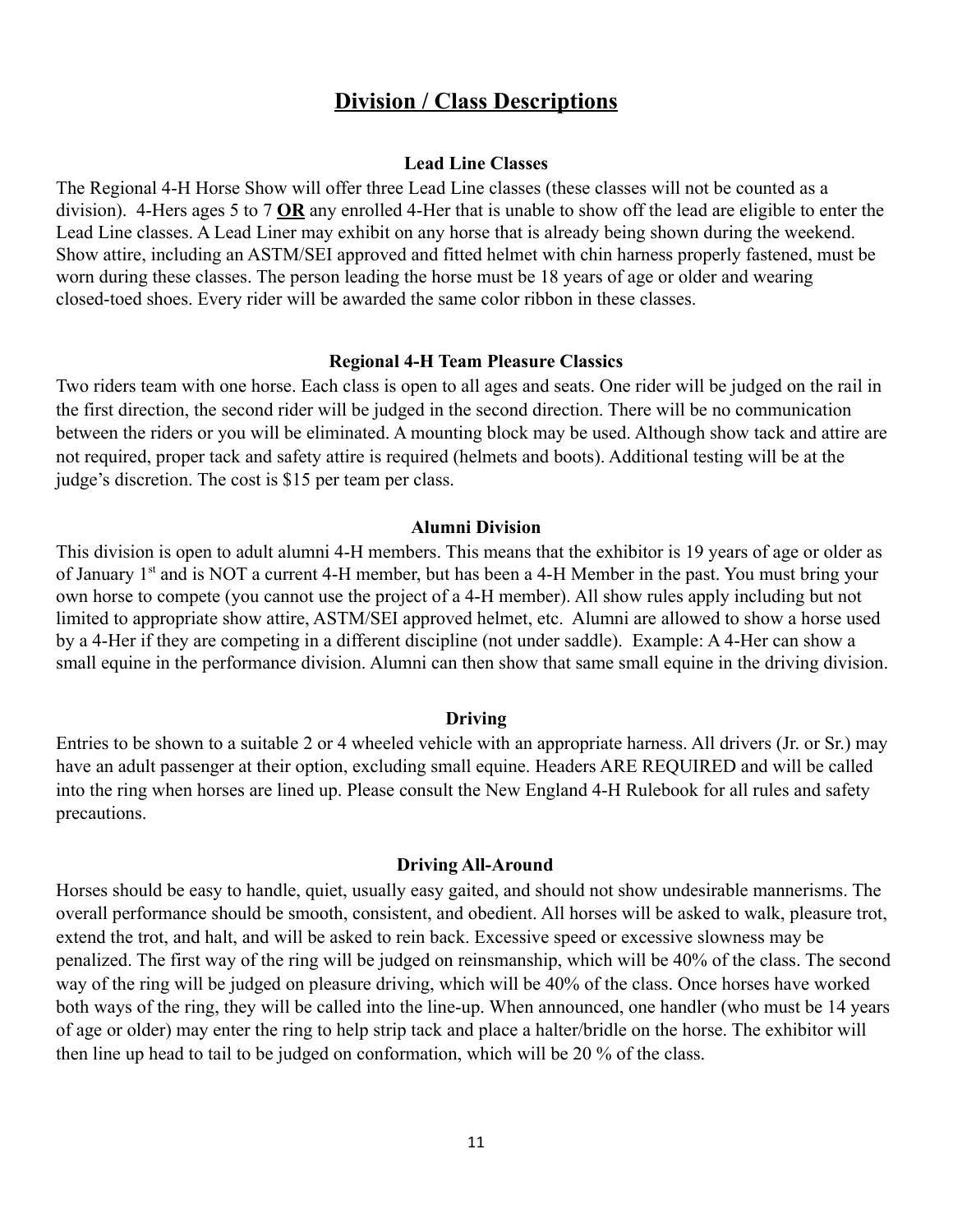#### **Adult Grooms Classes**

These classes are open to ALL ADULTS ages 19 years and over as of January 1<sup>st</sup> of the current year who are NOT showing during the weekend of the show. Show clothes are not required. Proper tack and safety attire is required (helmet and boots). Please dress professionally if not in show attire. The entry fee is \$15.00 per class. These classes will be judged by the show judge(s). Adults may show horses in these classes that are already being shown by a 4Her at the show.

#### **Western All-Around Performance**

Horses should be easy to handle, quiet, usually easy gaited, and should not show undesirable mannerisms. The overall performance should be smooth, consistent, and obedient. All horses will be asked to walk, jog, and lope both ways of the ring and will be asked to back. Excessive speed or excessive slowness may be penalized. The first way of the ring will be judged on equitation, which will be 40% of the class. The second way of the ring will be judged on pleasure, which will be 40% of the class. Once rail work has been completed, exhibitors will be called into the line-up. When announced, one handler (who must be 14 years of age or older) may enter the ring to help strip tack and place a halter on the horse. The exhibitor will then line up head to tail to be judged on conformation, which will be 20 % of the class.

#### **English All-Around Performance**

Horses should be well-mannered with a smooth, consistent, and obedient performance. All horses will be asked to walk, trot, and canter both ways of the ring and will be asked to back. Excessive speed or excessive slowness may be penalized. The first way of the ring will be judged on equitation, which will be 40% of the class. The second way of the ring will be judged on pleasure, which will be 40% of the class. Once rail work has been completed, exhibitors will be called into the line-up. When announced, one handler (who must be 14 years of age or older) may enter the ring to help strip tack. The exhibitor will then line up head to tail to be judged on conformation, which will be 20 % of the class.

#### **Small Equine In Hand All-Around**

Small equines should be easy to handle, quiet, usually easy gaited, and should not show undesirable mannerisms. The overall performance should be smooth, consistent, and obedient. All small equine will be asked to walk, trot, halt, as well as back. The first way of the ring will be judged on suitability, which will be 40% of the class. The second way will be judged on the completion of a minimum of 3 obstacles, which will be 40% of the class. Once the horses have worked both ways of the ring, they will be called into the line-up. The exhibitor will then line up head to tail to be judged on conformation, which will be 20% of the class.

#### **Ranch Horse Division**

The purpose of the Ranch horse division is to showcase the versatility, attitude, and movement of a working horse. The horse's performance should simulate a ranch environment, operating outside the confines of an arena. This division should showcase the horse's ability to work at a forward, working speed while under the control of the rider. Light contact should be rewarded and horses shall not be shown on an extremely loose rein. The overall manners and responsiveness of the horse while performing the maneuver requirements and the horse's quality of movement are the primary considerations. Work tack and attire are encouraged. The Judge's decision is final based on their assessment of the quality of the horse and quality of movement.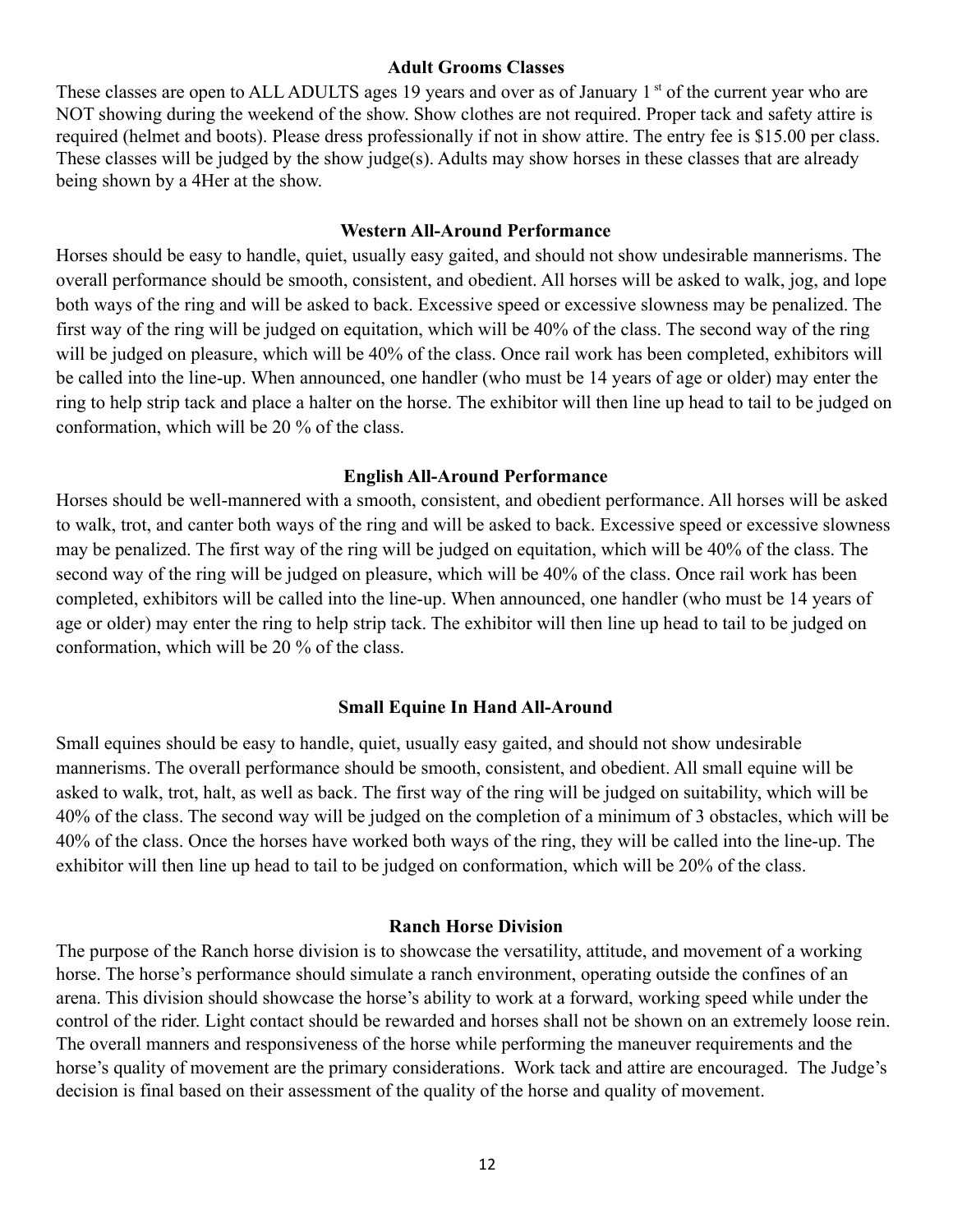#### **Class Patterns**

New England 4-H Horse Show rules state that patterns can be posted at least one hour before the event. If special accommodations are needed, **please contact show management** before June 5th.

#### **Awards**

Fitting & Showmanship will be judged on the Danish system with every exhibitor receiving a ribbon. In all other classes, a prize and ten ribbons will be awarded. In ribbon ride and team classes, an award and ribbons will be given to all participating exhibitors. Championship and Reserve Championship winners will receive a ribbon and prize for each division.

| 10 or more entries | 11 | 9 | 8 | 7              | 6              | 5 | 4              | 3              | $\overline{2}$ |  |
|--------------------|----|---|---|----------------|----------------|---|----------------|----------------|----------------|--|
| 9 entries          | 10 | 8 | 7 | 6              | 5              | 4 | 3              | $\overline{2}$ |                |  |
| 8 entries          | 9  | 7 | 6 | 5              | 4              | 3 | $\overline{2}$ |                |                |  |
| 7 entries          | 8  | 6 | 5 | 4              | 3              | 2 | 1              |                |                |  |
| 6 entries          | 7  | 5 | 4 | 3              | $\overline{2}$ |   |                |                |                |  |
| 5 entries          | 6  | 4 | 3 | $\overline{2}$ | 1              |   |                |                |                |  |
| 4 entries          | 5  | 3 | 2 |                |                |   |                |                |                |  |
| 3 entries          | 4  | 2 | 1 |                |                |   |                |                |                |  |
| 2 entries          | 3  |   |   |                |                |   |                |                |                |  |
| 1 entry            | ↑  |   |   |                |                |   |                |                |                |  |

Class points, used to determine championships, will be awarded on following scale:

- Ties will be broken by referring to each exhibitor's Fitting & Showmanship score, the highest score being the determining factor. If there is still a tie, the showmanship portion of your score will be used, and then your equitation points. In determining points for Championships, the full score of the Fitting & Showmanship class will be factored.
- The Regional 4-H Horse Show will honor all award recipients and division champions during the awards ceremony. Any award that is decided by a vote will be awarded at the ceremony on Sunday.
- Classes may be divided or combined as entries warrant. We will make every effort to notify exhibitors in advance if a division and/or class is to be combined or divided.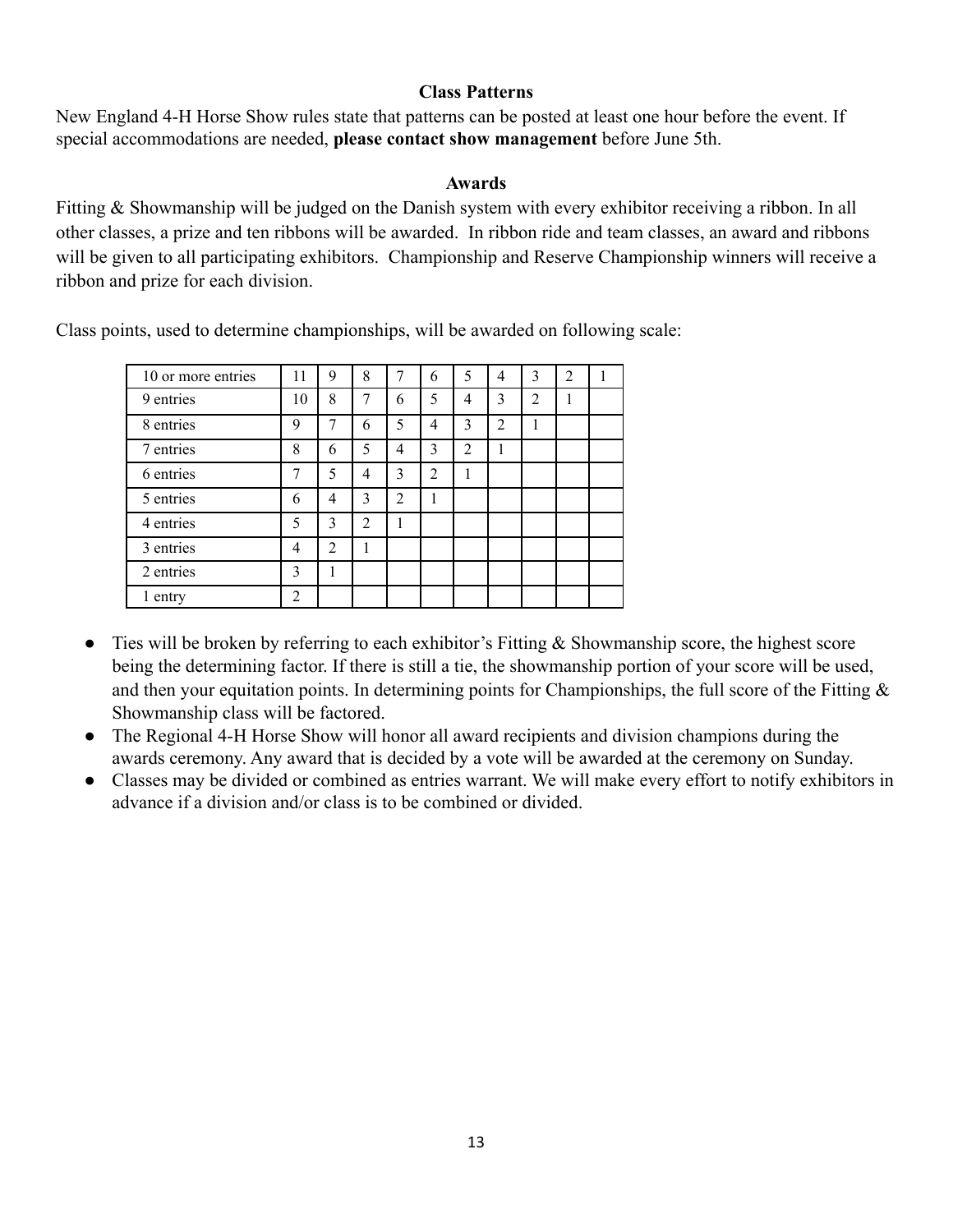#### **Schedule of Events**

#### **Wednesday, June 29th - 6 pm**

Camper and Stall Set up

#### **Thursday, June 30th - 1 pm**

Show Office Open Move-in for Horses

#### **Thursday, June 30th - 6 pm**

Exhibitor Meeting Pizza Party - *\$5 per person. Sign up before 4 pm in the show office.*

#### **Friday, July 1 - 8 am**

Classes Begin

#### **Saturday, July 2 - 8 am** Classes Begin

#### **Saturday, July 2 - 6 pm**

Senior Ceremony Division Championships Announced Cake & Ice Cream Social Chuck-A-Duck

#### **Sunday, July 3 - 8 am**

Classes Begin

**Sunday, July 3 - 1 pm** Raffle Closed

#### **Sunday, July 3 - After last Class** Gymkhana Championships Announced Awards Ceremony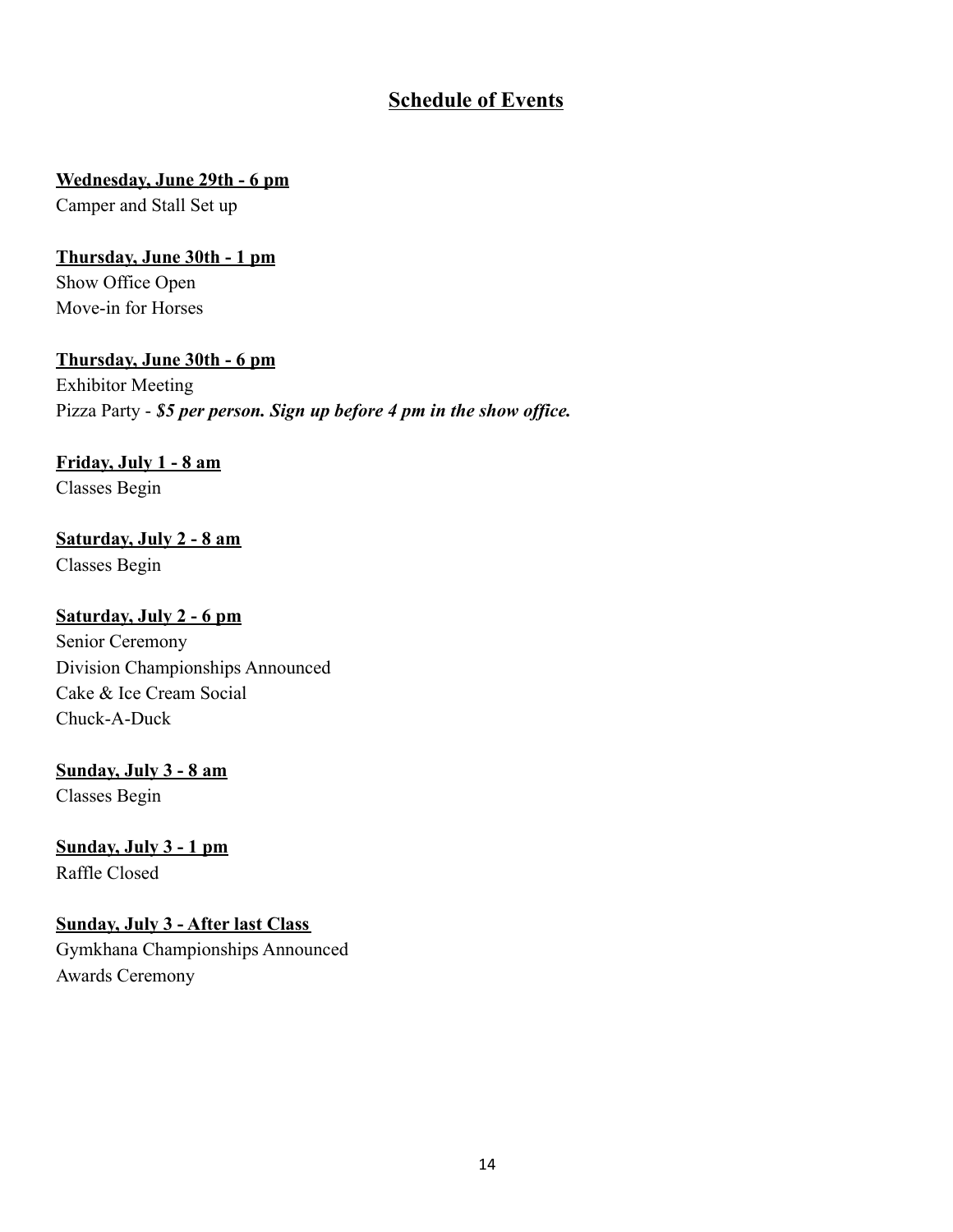#### **2022 Regional 4-H Horse Show List of Classes**

### **Friday, July 1st**

#### **Indoor Arena Ring #1 - 8 am**

- 1. Senior Fitting & Showmanship
- 2. Small Equine Fitting & Showmanship
- 3. Driving Fitting & Showmanship
- 4. Alumni Fitting & Showmanship
- 5. Working Hunter Fitting & Showmanship

#### **Indoor Arena Ring #2 - 8 am**

- 6. Junior Fitting & Showmanship
- 7. Walk/Trot Fitting & Showmanship
- 8. Pony Fitting & Showmanship
- 9. Ranch Fitting & Showmanship

#### \**Showmanship Championship*: Top 2 scores from classes 1-9

10. Adult Grooms Showmanship

#### **Trail Ring #1**

- 11. Senior English Trail
- 12. Senior Western Trail
- 13. Alumni Trail
- 14. Ranch Trail
- 15. Alumni Ranch Trail

#### **Indoor Arena**

- 21 Ranch Pleasure
- 22. Alumni Ranch Pleasure
- 23. Ranch Horsemanship
- 24. Alumni Ranch Horsemanship
- 25. Ranch Riding
- 26. Alumni Ranch Riding
- 27. Driving All-Around
- 28. Alumni Driving All-Around
- 29. Western All-Around Performance
- 30. Alumni All-Around Performance
- 31. English All-Around Performance

#### **Trail Ring #2**

- 16. Junior English Trail
- 17. Junior Western Trail
- 18. Walk/Trot Trail
- 19. Pony Trail
- 20. Small Equine Trail

#### **Outdoor Arena**

- 32. Low Working Hunter over Fences 18"
- 33. Low Equitation over Fences 18"
- 34. Working Hunter over Fences 2'
- 35. Equitation over Fences 2'
- 36. Alumni Working Hunter over Fences 2'6"
- 37. Alumni Equitation over Fences 2'6"
- 38. Low Hunter Hack 18"
- 39. Hunter Hack 2'
- 40. Alumni Hunter Hack 2'6"
- 41. Low Hunter Under Saddle
- 42. Hunter Under Saddle
- 43. Alumni Hunter Under Saddle

#### **Indoor Arena (After Classes 31 & 43)**

- 44. Egg & Spoon (4-H and Alumni)
- 45. Walk/Trot Egg & Spoon
- 46. Small Equine Egg & Spoon
- 47. Sit-A-Buck (4-H and Alumni)
- 48. Walk/Trot Sit-A-Buck
- 49. Small Equine Sit-A-Buck
- 50. Ribbon Ride (4-H and Alumni)
- 51. Walk/Trot Ribbon Ride
- 52. Small Equine Ribbon Ride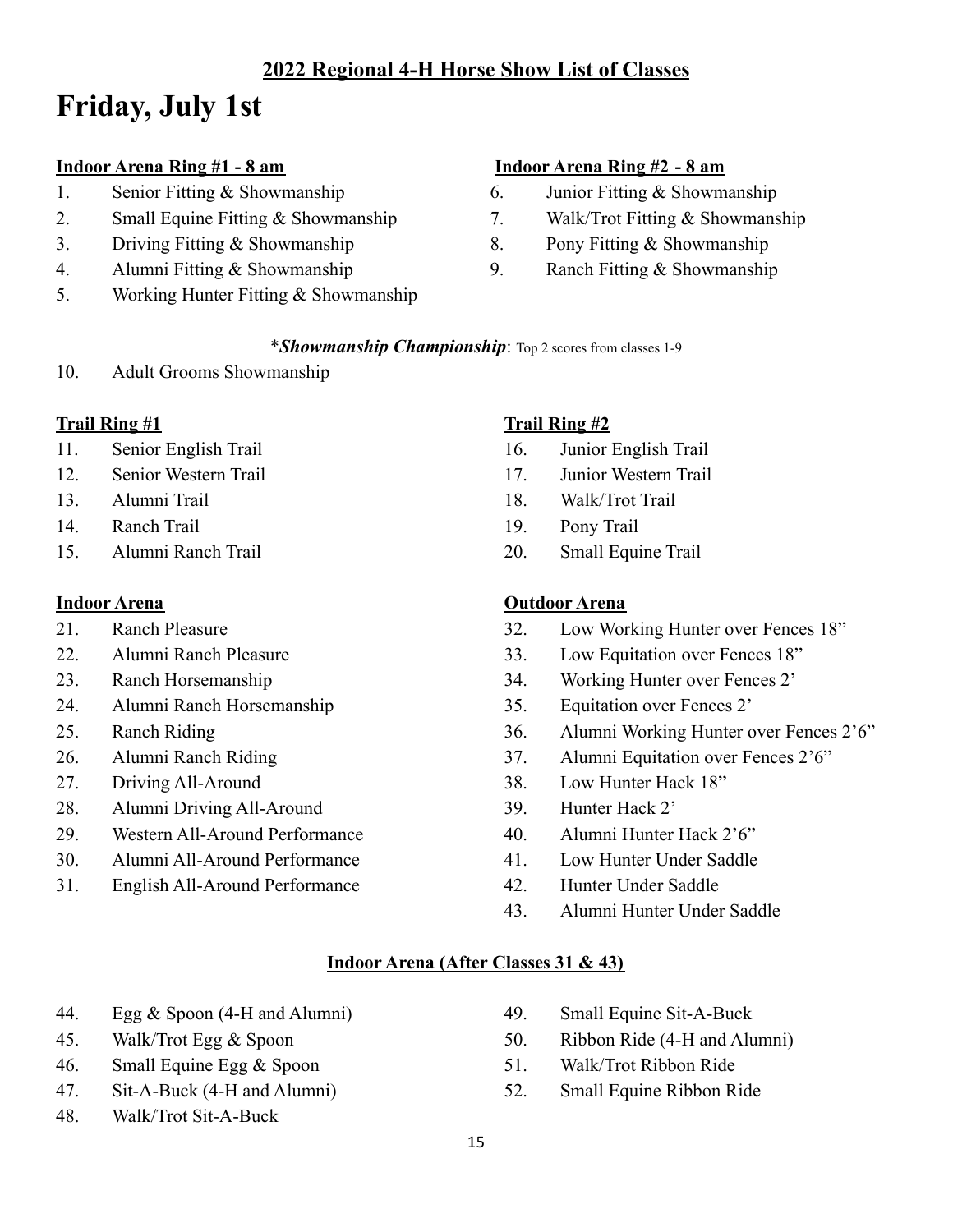### **Saturday, July 2nd**

#### **8 am**

- 53. Lead Line Equitation
- 54. Lead Line Pleasure
- 55. Lead Line Trail

#### *15 Minute Break*

- 56. Senior English Equitation
- 57. Junior English Equitation
- 58. Pony Equitation
- 59. Walk/Trot Equitation
- 60. Alumni Equitation
- 61. Senior Western Equitation
- 62. Junior Western Equitation
- 63. Driving Reinsmanship
- 64. Alumni Driving Reinsmanship
- 65. Small Equine In Hand All-Around
- 66. Senior English Pleasure
- 67. Junior English Pleasure
- 68. Pony Pleasure
- 69. Walk/Trot Pleasure
- 70. Alumni Pleasure
- 71. Senior Western Pleasure
- 72. Junior Western Pleasure
- 73. Pleasure Driving
- 74. Alumni Pleasure Driving
- 75. Small Equine Jumping
- 76. Senior English Disciplined Rail
- 77. Junior English Disciplined Rail
- 78. Pony Disciplined Rail
- 79. Walk/Trot Disciplined Rail
- 80. Alumni Discipline Rail
- 81. Senior Western Disciplined Rail
- 82. Junior Western Disciplined Rail
- 83. Driving Disciplined Rail
- 84. Alumni Driving Disciplined Rail
- 85. Small Equine Disciplined Rail
- 86. Senior English Hack
- 87. Junior English Hack
- 88. Pony Hack
- 89. Walk/Trot Hack
- 90. Alumni Hack
- 91. Senior Western Hack
- 92. Junior Western Hack
- 93. Precision Driving
- 94. Alumni Precision Driving
- 95. Small Equine Obstacle
- 96. Adult Grooms Pleasure
- 97. Regional 4-H Walk/Trot Team Pleasure
- 98. Regional 4-H Team Pleasure

#### **Saturday Evening - Not to Start Before 6 pm**

- ★ Senior Ceremony
- ★ Division Championships Announced
- ★ Cake & Ice Cream Social
- ★ Chuck-A-Duck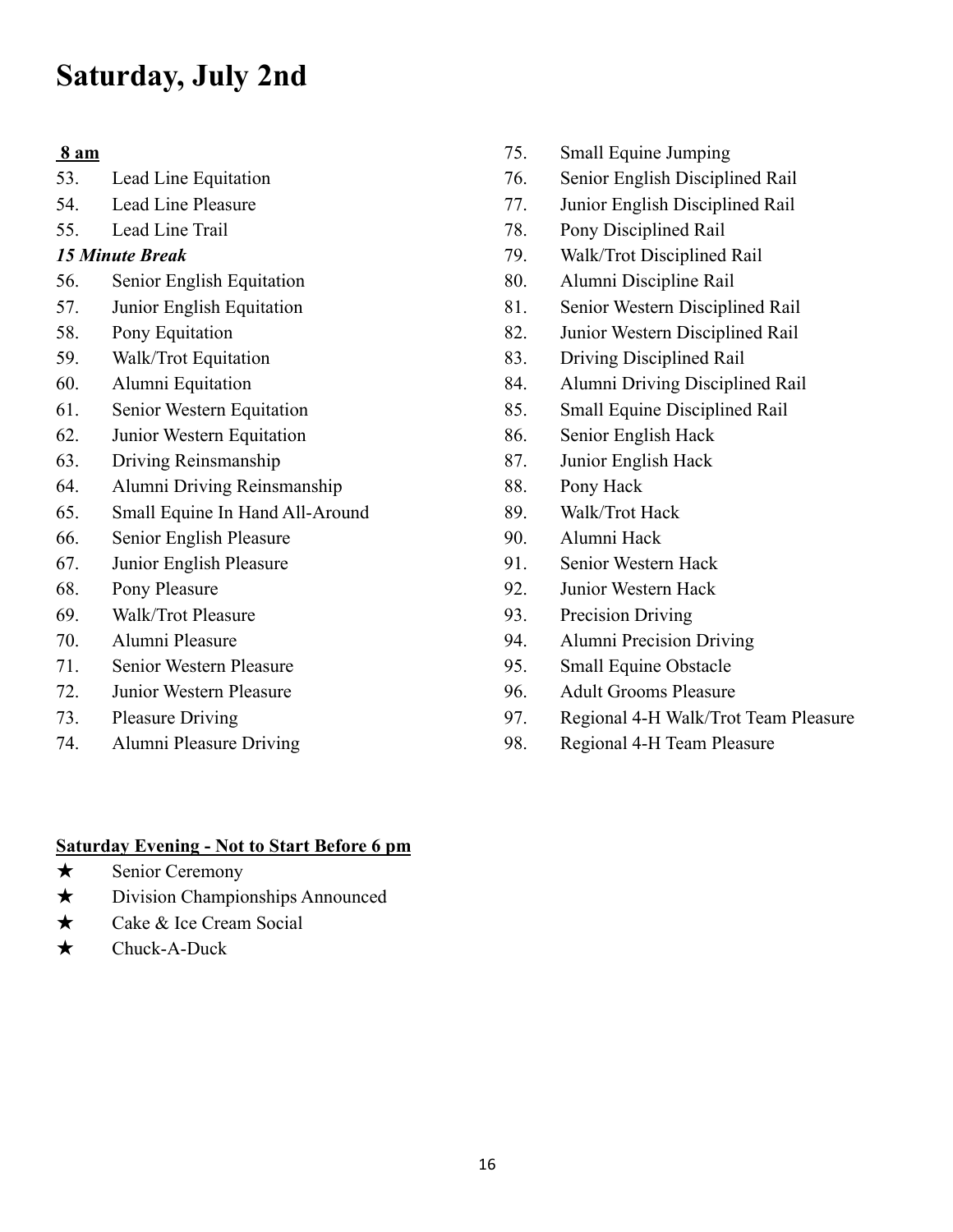### **Sunday, July 3rd**

*\*Raf le and Silent Auction to close at 1 pm\**

#### **8 am**

- 99. Hobby Horse Stick Horse
- 100. Individual Costume
- 101. Group Costume

#### *20 Minute Break*

- 102. Senior Barrel Race
- 103. Junior Barrel Race
- 104. Pony Barrel Race
- 105. Walk/Trot Barrel Race
- 106. Alumni Barrel Race
- 107. Small Equine Barrel Race
- 108. Senior Arizona Keyhole
- 109. Junior Arizona Keyhole
- 110. Pony Arizona Keyhole
- 111. Walk/Trot Arizona Keyhole
- 112. Alumni Arizona Keyhole
- 113. Small Equine Arizona Keyhole
- 114. Senior Flag Race
- 115. Junior Flag Race
- 116. Pony Flag Race
- 117. Walk/Trot Flag Race
- 118. Alumni Flag Race
- 119. Small Equine Flag Race
- 120. Senior Tennis Ball Drop
- 121. Junior Tennis Ball Drop
- 122. Pony Tennis Ball Drop
- 123. Walk/Trot Tennis Ball Drop
- 124. Alumni Tennis Ball Drop
- 125. Small Equine Tennis Ball Drop
- 126. Senior Pole Bending
- 127. Junior Pole Bending
- 128. Pony Pole Bending
- 129. Walk/Trot Pole Bending
- 130. Alumni Pole Bending
- 131. Small Equine Pole Bending
- 132. Senior Stake Race
- 133. Junior Stake Race
- 134. Pony Stake Race
- 135. Walk/Trot Stake Race
- 136. Alumni Stake Race
- 137. Small Equine Stake Race

#### **Sunday Afternoon (After Class 137)**

- ★ Gymkhana Championships Announced
- **★** Awards Ceremony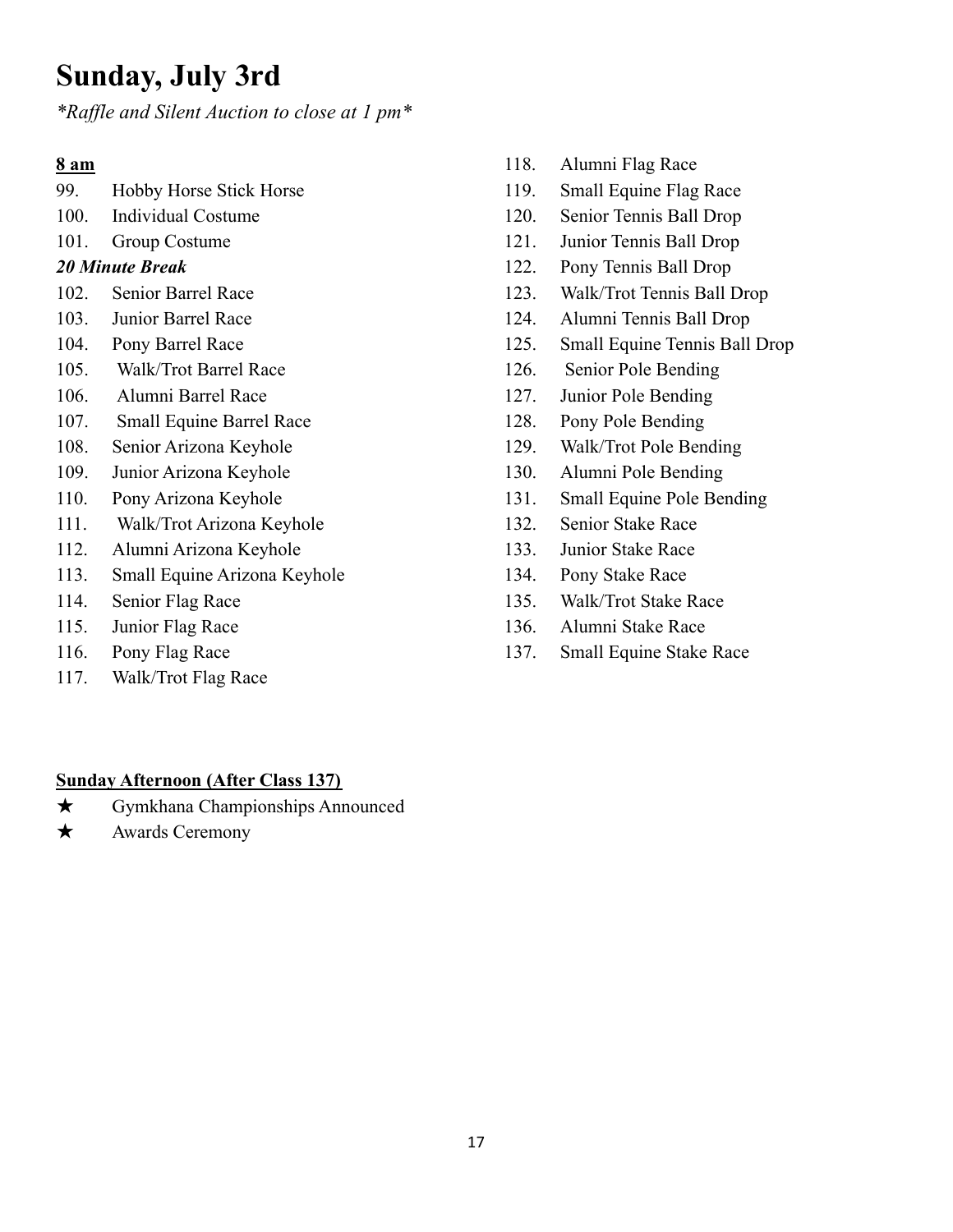#### **Championships**

*Exhibitors do not need to show in all classes to qualify for division championships. However, exhibitors MUST show in the listed Fitting & Showmanship Class to qualify for division championships. If the exhibitor wishes to qualify for more than one division that requires the same Fitting & Showmanship class he/she will only do the Fitting & Showmanship class once. If the exhibitor wishes to qualify for more than one division with different horses, he/she must show Fitting & Showmanship with each horse. It is OK to show in the same Fitting & Showmanship class with different horses.*

| <b>DIVISION</b>                                                                                                         | <b>CLASSES TO COUNT</b>                                                                              |
|-------------------------------------------------------------------------------------------------------------------------|------------------------------------------------------------------------------------------------------|
| Ranch Horse                                                                                                             | 9: F&S, 14: Ranch Trail, 21: Ranch Pleasure, 23: Ranch Horsemanship, 25: Ranch Riding                |
| Alumni Ranch Horse                                                                                                      | 4: F&S, 15: Ranch Trail, 22: Ranch Pleasure, 24: Ranch Horsemanship, 26: Ranch Riding                |
| Low Working Hunter 18"                                                                                                  | 5: F&S, 32: Working Hunter, 33: Equitation, 38: Hunter Hack, 41: Hunter Under Saddle                 |
| Working Hunter 2'                                                                                                       | 5: F&S, 34: Working Hunter, 35: Equitation, 39: Hunter Hack, 42: Hunter Under Saddle                 |
| Alumni Working Hunter 2'6"                                                                                              | 4: F&S, 36: Working Hunter, 37: Equitation, 40: Hunter Hack, 43: Hunter Under Saddle                 |
| Senior English                                                                                                          | 1: F&S, 11: Trail, 56: Equitation, 66: Pleasure, 76: Disciplined Rail, 86: Hack                      |
| Junior English                                                                                                          | 6: F&S, 16: Trail, 57: Equitation, 67: Pleasure, 77: Disciplined Rail, 87: Hack                      |
| Senior Western                                                                                                          | 1: F&S, 12: Trail, 61: Equitation, 71: Pleasure, 81: Disciplined Rail, 91: Hack                      |
| Junior Western                                                                                                          | 6: F&S, 17: Trail, 62: Equitation, 72: Pleasure, 82: Disciplined Rail, 92: Hack                      |
| Pony                                                                                                                    | 8: F&S, 19: Trail, 58: Equitation, 68: Pleasure, 78: Disciplined Rail, 88: Hack                      |
| Walk/Trot                                                                                                               | 7: F&S, 18: Trail, 59: Equitation, 69: Pleasure, 79: Disciplined Rail, 89: Hack                      |
| Alumni                                                                                                                  | 4: F&S, 13: Trail, 60: Equitation, 70: Pleasure, 80: Disciplined Rail, 90: Hack                      |
| Small Equine                                                                                                            | 2: F&S, 20: Trail, 65: In Hand All Around, 75: Jumping, 85: Disciplined Rail, 95: Obstacle           |
| Driving                                                                                                                 | 3: F&S, 63: Reinsmanship, 73: Pleasure, 83: Disciplined Rail, 93: Precision                          |
| Alumni Driving                                                                                                          | 4: F&S, 64: Reinsmanship, 74: Pleasure, 84: Disciplined Rail, 94: Precision                          |
| Senior Gymkhana                                                                                                         | 1: F&S, 102: Barrels, 108: Keyhole, 114: Flag, 120: Tennis Ball Drop, 126: Pole Bending, 132: Stakes |
| Junior Gymkhana<br>6: F&S, 103: Barrels, 109: Keyhole, 115: Flag, 121: Tennis Ball Drop, 127: Pole Bending, 133: Stakes |                                                                                                      |
| Pony Gymkhana                                                                                                           | 8: F&S, 104: Barrels, 110: Keyhole, 116: Flag, 122: Tennis Ball Drop, 128: Pole Bending, 134: Stakes |
| Walk/Trot Gymkhana                                                                                                      | 7: F&S, 105: Barrels, 111: Keyhole, 117: Flag, 123: Tennis Ball Drop, 129: Pole Bending, 135: Stakes |
| Alumni Gymkhana                                                                                                         | 4: F&S, 106: Barrels, 112: Keyhole, 118: Flag, 124: Tennis Ball Drop, 130: Pole Bending, 136: Stakes |
| Small Equine Gymkhana                                                                                                   | 2: F&S, 107: Barrels, 113: Keyhole, 119: Flag, 125: Tennis Ball Drop, 131: Pole Bending, 137: Stakes |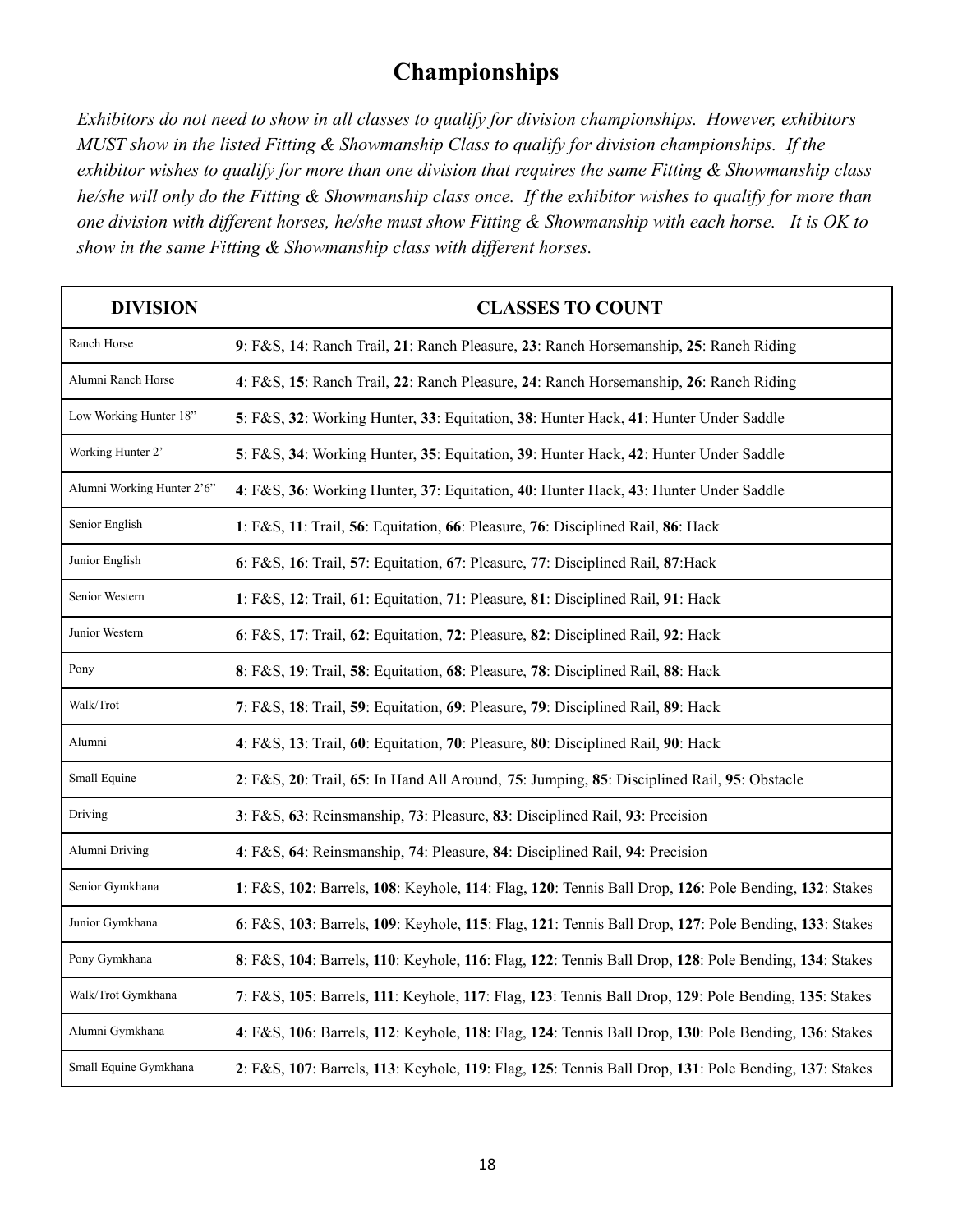### THE REGIONAL 4-H OFFICIAL ENTRY FORM - Page 1 of 2

|                              |                          |                              | Circle One: Mare Gelding Stallion                                                                                             |
|------------------------------|--------------------------|------------------------------|-------------------------------------------------------------------------------------------------------------------------------|
|                              |                          |                              |                                                                                                                               |
|                              |                          |                              |                                                                                                                               |
|                              |                          |                              |                                                                                                                               |
|                              |                          |                              |                                                                                                                               |
|                              |                          |                              | Please Circle the classes you wish to enter with the above. If showing with multiple horses please use a separate entry form. |
| <b>Ranch Horse</b>           | 9 14 21 23 25            | <b>Alumni</b>                | 4 13 60 70 80 90                                                                                                              |
| <b>Alumni Ranch Horse</b>    | 4 15 22 24 26            | <b>Small Equine</b>          | 2 20 65 75 85 95                                                                                                              |
| <b>Low Working Hunter</b>    | 5 32 33 38 41            | <b>Driving</b>               | 3 63 73 83 93                                                                                                                 |
| <b>Working Hunter</b>        | 5 34 35 39 42            | <b>Alumni Driving</b>        | 4 64 74 84 94                                                                                                                 |
| <b>Alumni Working Hunter</b> | 4 36 37 40 43            | Senior Gymkhana              | 1 102 108 114 120 126 132                                                                                                     |
| <b>Senior English</b>        | 1 11 56 66 76 86         | Junior Gymkhana              | 6 103 109 115 121 127 133                                                                                                     |
| <b>Junior English</b>        | 6 16 57 67 77 87         | Pony Gymkhana                | 8 104 110 116 122 128 134                                                                                                     |
| <b>Senior Western</b>        | 1 12 61 71 81 91         | <b>Small Equine Gymkhana</b> | 2 107 113 119 125 131 137                                                                                                     |
| <b>Junior Western</b>        | 6 17 62 72 82 92         | Walk/Trot Gymkhana           | 7 105 111 117 123 129 135                                                                                                     |
| Pony                         | 8 19 58 68 78 88         | Alumni Gymkhana              | 4 106 112 118 124 130 136                                                                                                     |
| Walk/Trot                    | 7 18 59 69 79 89         | <b>Leadline</b>              | 53 54 55                                                                                                                      |
| <b>All Around</b>            | 27 28 29 30 31           | <b>Adult Grooms</b>          | 10 96                                                                                                                         |
| <b>Misc Games</b>            | 44 45 46 47 48 49        | <b>Stick Horse</b>           | 99                                                                                                                            |
| <b>Ribbon Ride</b>           | 50 51 52 Partner's Name: |                              |                                                                                                                               |
| <b>Team Pleasure</b>         | 97 98 Partner's Name:    |                              | Horse's Name:                                                                                                                 |
| Costume                      | 100 101 Group Name:      |                              |                                                                                                                               |

Back #

**NOTICE Entries are DUE NO LATER THAN June 17th.** Post entries will be accepted at the show for an additional fee of \$30. **The Liability Release and health forms must be included in your entry.** Reminder, it is also recommended to mail in a copy of the negative Coggins Test with entry.

| Please mail all completed entries to: | OR | Please email all completed entries to: |
|---------------------------------------|----|----------------------------------------|
| <b>Shelly Edson</b>                   |    | <b>Shelly Edson</b>                    |
| <b>PO Box 974</b>                     |    | shellyedson@aol.com                    |
| Middlebury, VT 05753                  |    |                                        |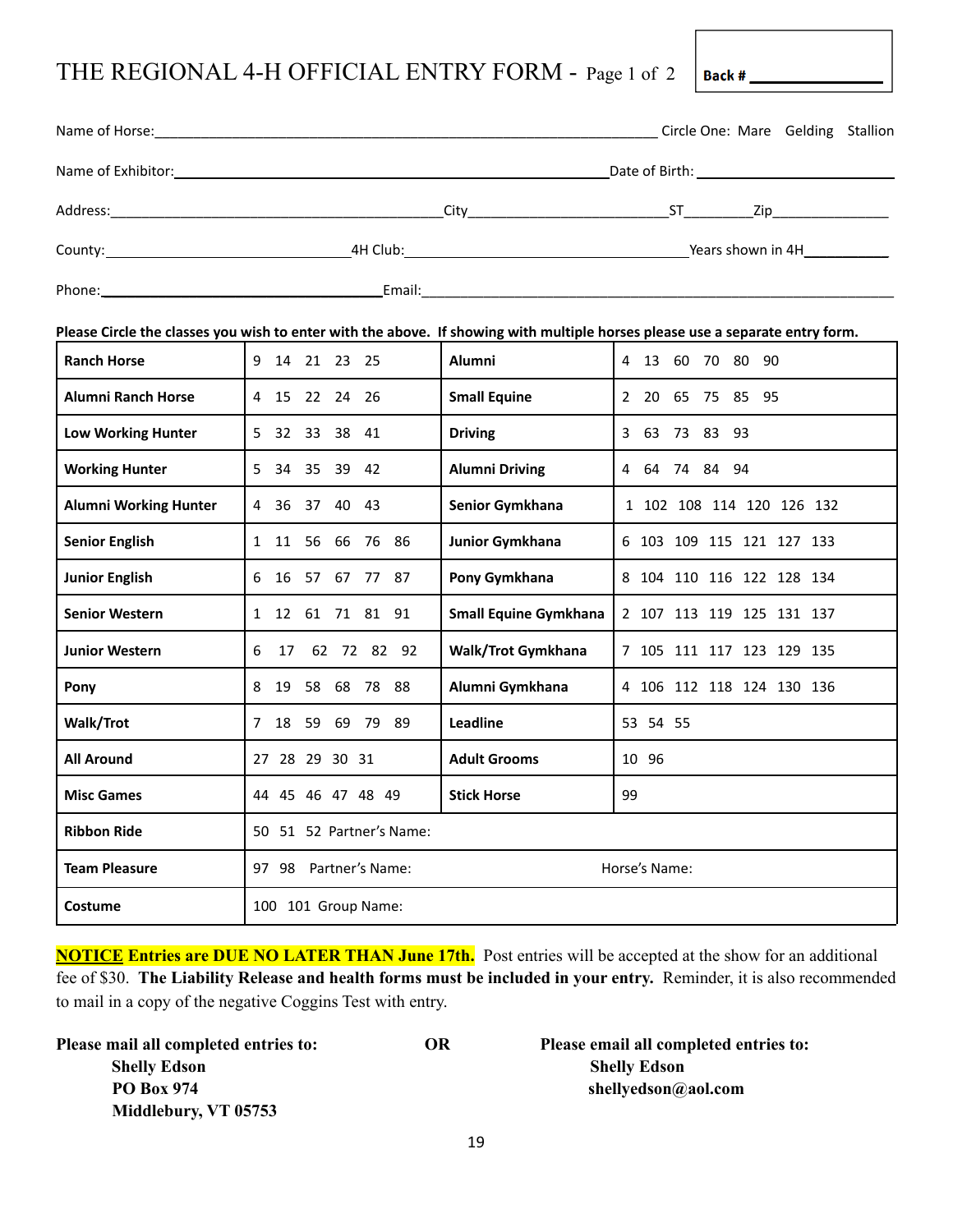Back #

### THE REGIONAL 4-H OFFICIAL ENTRY FORM - Page 2 of 2

| <b>DESCRIPTION</b>                                                                                                                                           | # | Cost         | <b>Total</b> |
|--------------------------------------------------------------------------------------------------------------------------------------------------------------|---|--------------|--------------|
| # of Fitting & Showmanship Classes                                                                                                                           |   | Free         |              |
| # of other classes entered                                                                                                                                   |   | \$10.00 each |              |
| Grooms Class                                                                                                                                                 |   | \$15.00 each |              |
| <b>Team Pleasure</b>                                                                                                                                         |   | \$7.50       |              |
| Hobby Horse Stick Class                                                                                                                                      |   | Free         |              |
| Stall Contest: (circle)<br><b>INDIVIDUAL</b><br><b>GROUP</b>                                                                                                 |   | Free         |              |
| Drill Team                                                                                                                                                   |   | Free         |              |
| # of stalls (include tack stalls)                                                                                                                            |   | \$30.00 each |              |
| Camper Reservation (complete camper reservation below)                                                                                                       |   | \$40.00 each |              |
| <b>Back Number Fee</b>                                                                                                                                       |   | \$1.00       | \$1.00       |
| Office Fee                                                                                                                                                   |   | \$10.00      | \$10.00      |
| Post-Entry Fee                                                                                                                                               |   | \$30.00      |              |
| Total - All Entries must include a check/credit card<br>authorization or it will be sent back to you! Make checks<br>payable to The Regional 4-H Horse Show. |   |              |              |

| <b>CAMPER RESERVATION</b>                                                                                                                                      | <b>LIABILITY RELEASE STATEMENT</b>                                                                                                                                                                                                                                                                                                                                                                                                                                                                                                                    |                      |
|----------------------------------------------------------------------------------------------------------------------------------------------------------------|-------------------------------------------------------------------------------------------------------------------------------------------------------------------------------------------------------------------------------------------------------------------------------------------------------------------------------------------------------------------------------------------------------------------------------------------------------------------------------------------------------------------------------------------------------|----------------------|
| <b>Length of Camper/Trailer</b><br><b>License Plate #</b><br><b>State</b><br><b>Hookup Needed:</b><br>Water<br>Electric<br><b>Sewer</b><br>Accessible          | The horse or pony entered is the Exhibitor's 4-H project. The above-named<br>horse or pony has been entered at my own risk and is subject to the rules and<br>regulations of this show. I agree I will make no claim against any organization,<br>committee, or persons connected with this show and will not hold the Horse<br>Show committee or any other sponsoring organization responsible for any<br>accidents to my son/daughter or his/her horse or pony. My son/daughter has been<br>provided and equipped with an ASTM/SEI-approved helmet. |                      |
| <b>CAMPER SPOT REQUEST</b><br>We will try to accommodate all requests, but<br>cannot guarantee location. Please list the<br>person you wish to be parked near: | Signature of Exhibitor<br>Signature of Parent/Guardian<br>Signature of Leader                                                                                                                                                                                                                                                                                                                                                                                                                                                                         | Date<br>Date<br>Date |
| Please refer to the Camper Hookups section<br>of the program for additional information.                                                                       | <u>By signing above you agree that to the best of your knowledge, the horse/pony</u><br>entered is healthy, sound, and can be handled safely by this exhibitor.                                                                                                                                                                                                                                                                                                                                                                                       |                      |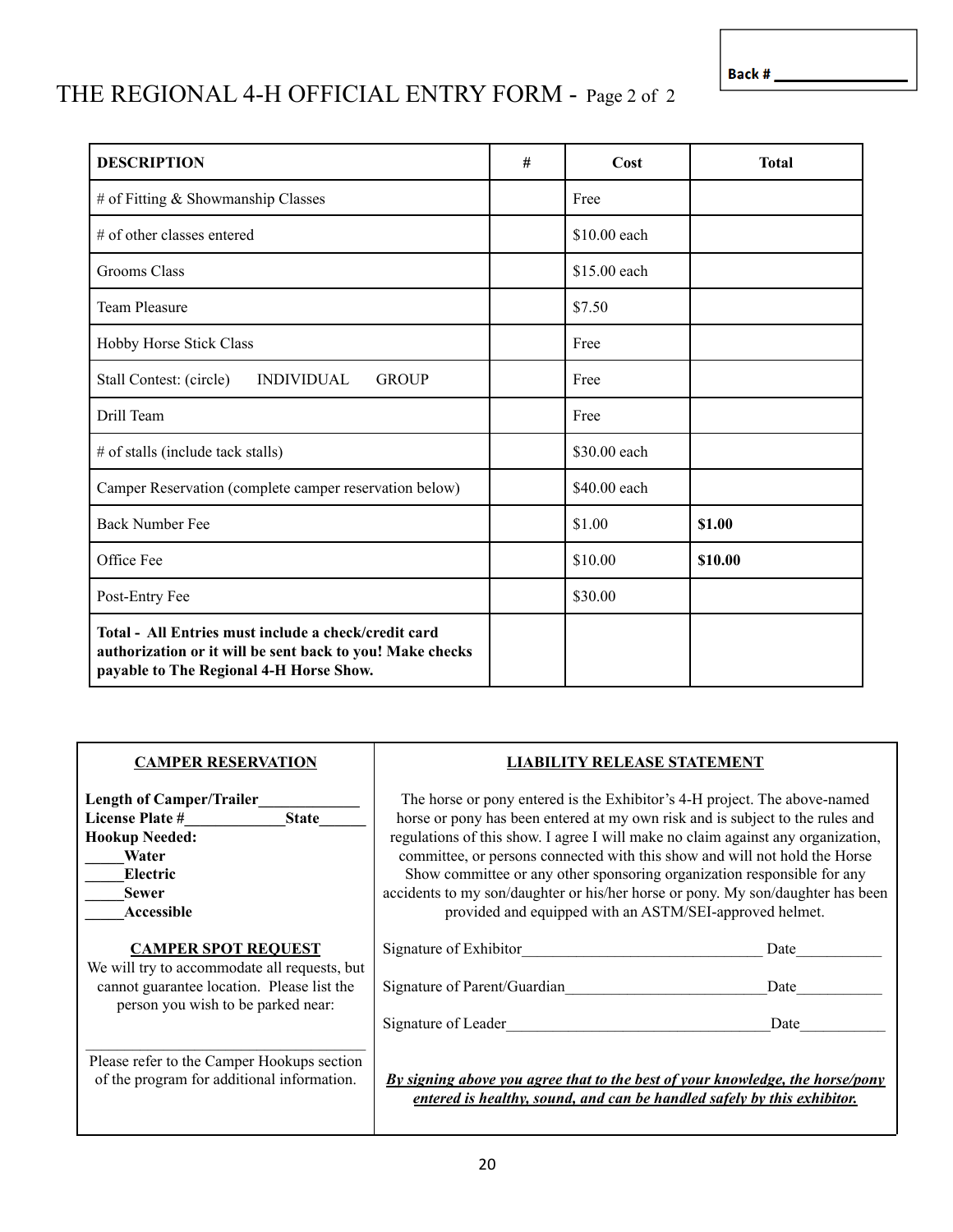### **The Regional 4-H Horse Show Credit Card Authorization Form**

Please complete all fields. You may cancel the authorization at any time by contacting us. This authorization will remain in effect until canceled.

Exhibitor's Name:

| <b>Credit Card Information</b>                                               |  |
|------------------------------------------------------------------------------|--|
| MasterCard<br><b>VISA</b><br>Card Type:<br><b>AMEX</b><br>Discover<br>Other: |  |
| Cardholder Name (as shown on card):                                          |  |
| Card Number:                                                                 |  |
| Expiration Date (mm/yy):                                                     |  |
| CCV#                                                                         |  |
| Cardholder ZIP Code:                                                         |  |

I authorize the above-referenced Credit Card to be charged the total amount for the above exhibitor at the 2022 Regional 4-H Horse Show. This Credit Card will not be charged until the completion of the Horse Show on Sunday, July 3rd, 2022. Once the transaction is approved the above Credit Card information will be shredded.

 $\mathcal{L}_\mathcal{L} = \{ \mathcal{L}_\mathcal{L} = \{ \mathcal{L}_\mathcal{L} = \{ \mathcal{L}_\mathcal{L} = \{ \mathcal{L}_\mathcal{L} = \{ \mathcal{L}_\mathcal{L} = \{ \mathcal{L}_\mathcal{L} = \{ \mathcal{L}_\mathcal{L} = \{ \mathcal{L}_\mathcal{L} = \{ \mathcal{L}_\mathcal{L} = \{ \mathcal{L}_\mathcal{L} = \{ \mathcal{L}_\mathcal{L} = \{ \mathcal{L}_\mathcal{L} = \{ \mathcal{L}_\mathcal{L} = \{ \mathcal{L}_\mathcal{$ 

(Cardholder Signature) (Date)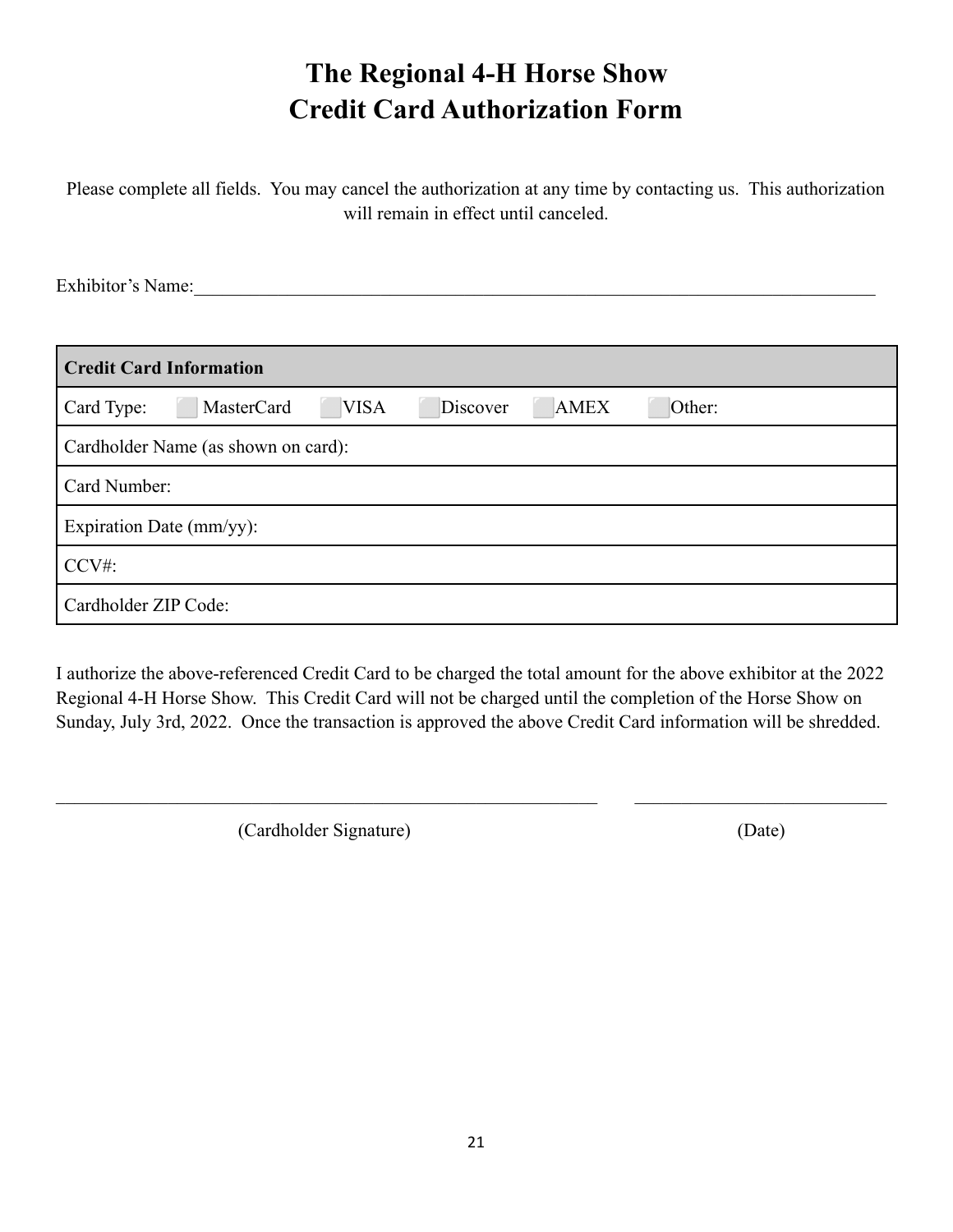#### **Regional 4-H Horse Show July 1st, 2nd, and 3rd, 2022**

| <b>Participant's Name</b> |  |
|---------------------------|--|
|---------------------------|--|

**As parent/guardian of this child, I give my permission for his/her participation in this 4-H event. I** understand that the persons participating in this event do so at their own risk and hold harmless the **Show Management, University of Massachusetts and 4-H staff and 4-H volunteers for damages and risks including, but not limited to personal injury and/or death and/or property damage. I understand that persons attending this event, including my own family members, do so at their own risk and hold harmless the Show Management, University of Massachusetts, and 4-H staff and volunteers. I accept financial responsibility for any damage or accident to animals, persons, or property caused by exhibitors or animals deemed my responsibility. I give my consent and accept financial responsibility for necessary examination and emergency medical treatment for my child or any other family member as prescribed by an attending physician. If I have delegated my child's care to another adult, all reasonable efforts will be made to contact me at the following location in an emergency:**

| <b>Emergency Contact Name</b>                  | <b>Relation</b>               | Phone #     |
|------------------------------------------------|-------------------------------|-------------|
| Parent/Guardian or Adult Participant Signature | Phone#                        | <b>Date</b> |
| <b>Family Physician</b>                        | Phone #                       |             |
| <b>Health Plan or HMO Number</b>               | <b>Notification Procedure</b> | Phone#      |

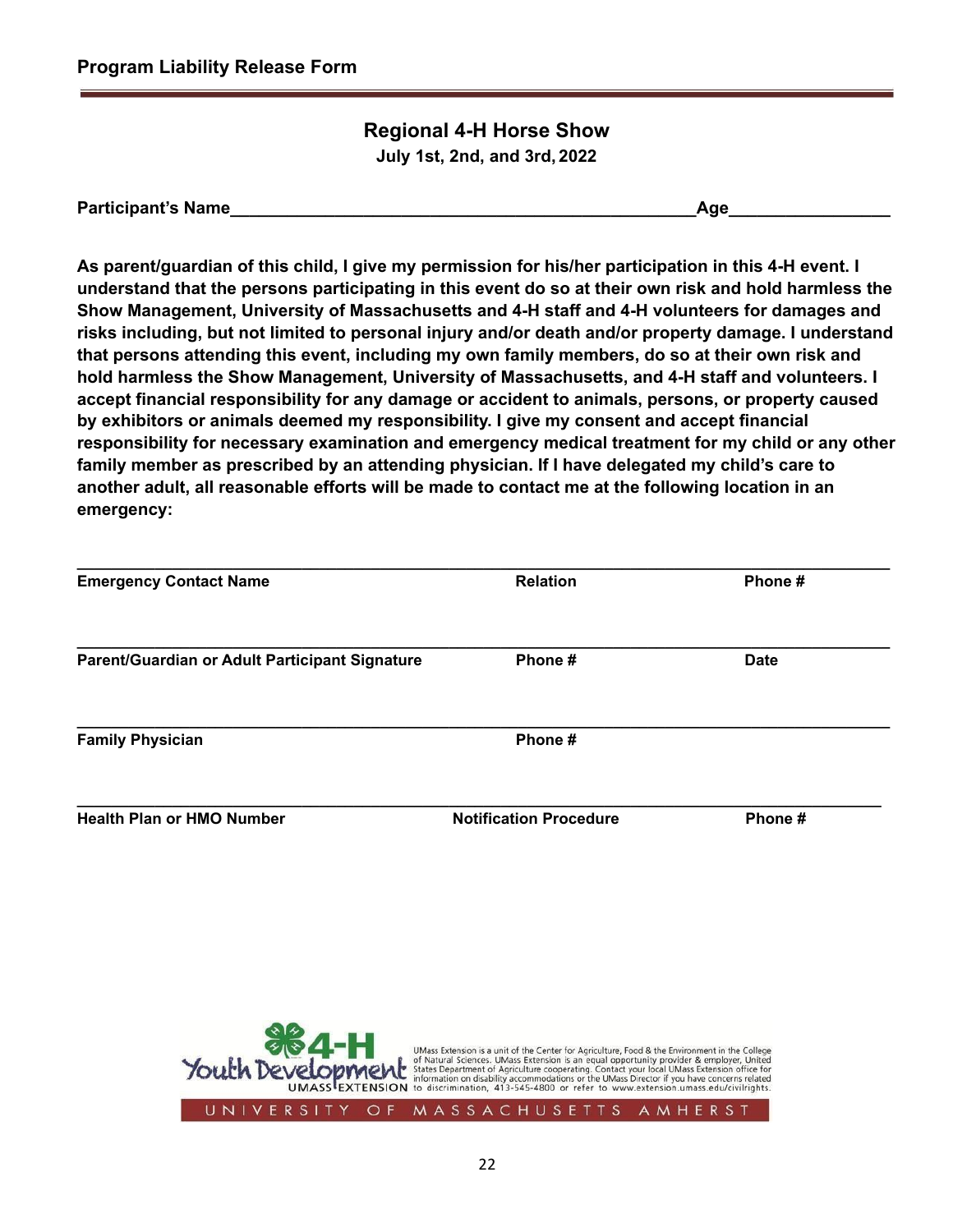*Regional 4-H Horse Show* **July 1st, 2nd, and 3rd, 2022**

**Participant's Name**

**As parent/guardian of this child, I give my permission for his/her participation in this 4-H event, specifically the jumping classes at the Regional 4-H Horse Show. I understand that persons participating in this event do so at their own risk and hold harmless the Show Management, University of Massachusetts and UMass Extension 4-H Program staff, 4-H volunteers, and horse show staff for damages and risks, including, but not limited to personal injury and/or death and/or property damage. In my judgment, my child has the skills to enter the jumping classes and I support his/her participation. I understand that the show staff does not have knowledge of my child's riding skills and it is my responsibility to make sure that the classes he/she has entered are appropriate to his/her abilities and training.**

**\_\_\_\_\_\_\_\_\_\_\_\_\_\_\_\_\_\_\_\_\_\_\_\_\_\_\_\_\_\_\_\_\_\_\_\_\_\_\_\_\_\_\_\_\_\_\_\_\_\_\_\_\_\_\_\_\_\_\_\_\_\_\_\_\_\_\_\_\_\_\_\_\_\_\_\_\_\_\_\_\_\_\_\_\_\_\_\_\_\_\_\_\_\_**

| <b>Signature of Parent/Guardian</b> | <b>Date</b> |
|-------------------------------------|-------------|
|                                     |             |

**Please list the name(s) of the person chaperoning the participant**

**\*\*\*\*\*\*\*\*\*\*\*\*\*\*\*\*\*\*\*\*\*\*\*\*\*\*\*\*\*\*\*\*\*\*\*\*\*\*\*\*\*\*\*\*\*\*\*\*\*\*\*\*\***

**I am aware that the above-named participant has entered jumping classes at the Regional 4-H Horse Show and believe that this participant has the skills necessary to enter these classes.**

**\_\_\_\_\_\_\_\_\_\_\_\_\_\_\_\_\_\_\_\_\_\_\_\_\_\_\_\_\_\_\_\_\_\_\_\_\_\_\_\_\_\_\_\_\_\_\_\_\_\_\_\_\_\_\_\_\_\_\_\_\_\_\_\_\_\_\_\_\_\_\_\_\_\_\_\_\_\_\_\_\_\_\_\_\_\_\_\_\_\_\_\_\_\_\_\_\_\_\_\_\_**

**\_\_\_\_\_\_\_\_\_\_\_\_\_\_\_\_\_\_\_\_\_\_\_\_\_\_\_\_\_\_\_\_\_\_\_\_\_\_\_\_\_\_\_\_\_\_\_\_\_\_\_\_\_\_\_\_\_\_\_\_\_\_\_\_\_\_\_\_\_\_\_\_\_\_\_\_\_\_\_\_\_\_\_\_**

**Printed name of 4-H Leader or Horse Riding Instructor**

**Signature of 4-H Leader or Horse Riding Instructor Date**

**NOTE: Both signatures are required in order to participate in this event (parent and 4-H leader or riding instructor).**

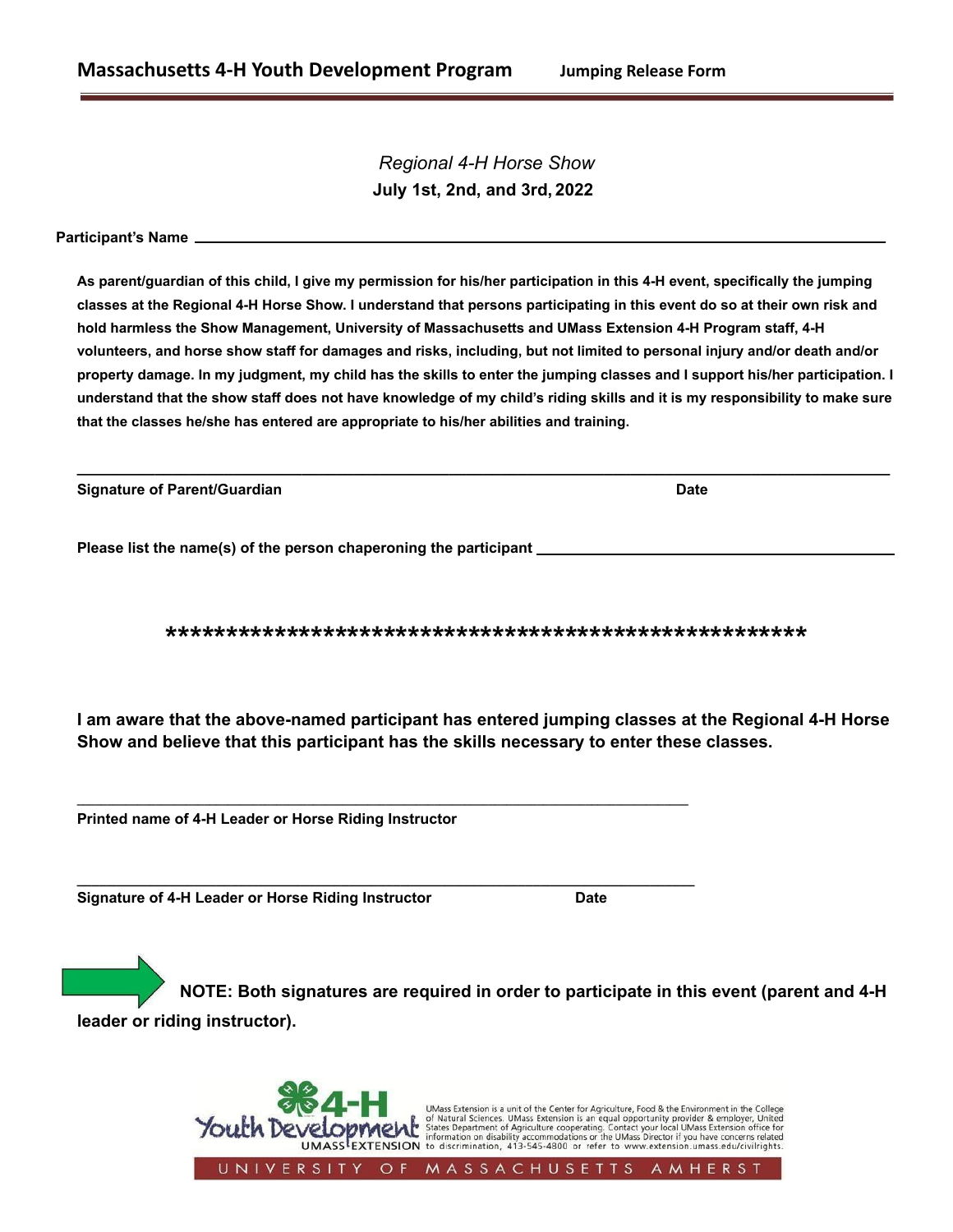#### **COMPLETION OF THIS TWO PAGE FORM IS REQUIRED**

| Name of Youth Member |                  | County of Enrollment                                            | Date of Birth              |                               |
|----------------------|------------------|-----------------------------------------------------------------|----------------------------|-------------------------------|
| 1.                   |                  | Please check the following conditions that apply to your child: |                            |                               |
|                      | <b>TADD/ADHD</b> | <b>Bronchitis</b>                                               | <b>IHeart or Cardio-</b>   | Δ                             |
|                      | <b>Anxiety</b>   | <b>Convulsions/seizures</b>                                     | vascular                   | <b>List other conditions:</b> |
|                      |                  | <b>Diabetes</b>                                                 | problems/disease           |                               |
|                      | ⊺Asthma          | <b>IFainting Spells</b>                                         | <b>IMigraine headaches</b> |                               |

#### **2. Please list all medications taken within the last six months:**

| <b>Name of Medication</b> | <b>Purpose</b> | Dosage | <b>Times Taken</b> | Can the child<br>self-medicate?<br>Yes or No |
|---------------------------|----------------|--------|--------------------|----------------------------------------------|
|                           |                |        |                    |                                              |
|                           |                |        |                    |                                              |
|                           |                |        |                    |                                              |

#### **3. Please identify allergies:**

| Does the youth carry an Epipen?                    |  |
|----------------------------------------------------|--|
| Drug reactions/Medications                         |  |
| Foods; be specific i.e.,<br>peanuts, dairy, gluten |  |
| Insect bites/Stings                                |  |
| Other                                              |  |

4. **Please check over-the counter medications that can be administered by 4-H staff and volunteers:**

- 
- Δ Antacid Δ Decongestant Δ Ibuprofen ▯Other: Δ Benadryl Δ Dramamine Δ Polysporin \_\_\_\_\_\_\_\_\_\_\_\_\_\_\_\_ Δ Cough Syrup Δ Hydrocortisone Δ Tylenol \_\_\_\_\_\_\_\_\_\_\_\_
- 

- 5. Are there any operations or serious illnesses within the last year AND any complications that we should **be aware of?**
- 6. **Provide any additional information not covered above that a physician, emergency personnel, or staff would find helpful:**
- 7. **If you have any questions about your child's health, please secure a complete health examination from a physician and provide a signed physician's statement permitting participation.**

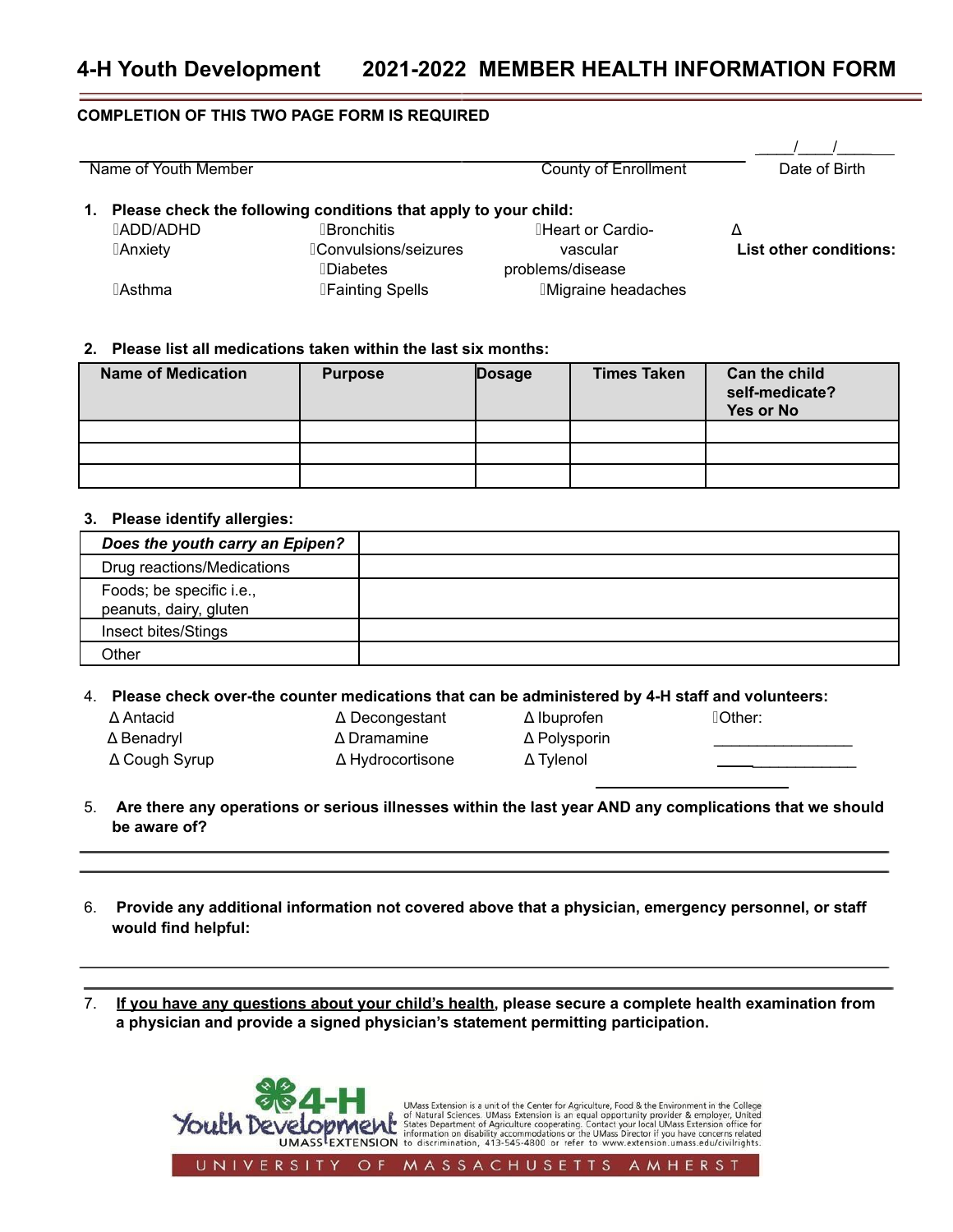This Medical Release Form is authorized for all 4-H Youth Development meetings & activities for the current 4-H year:

Name of Member

Name of 4-H Club(s)/Group(s)

While my child is attending or traveling to or from a 4-H function, I HEREBY AUTHORIZE THE ADULT 4-H VOLUNTEER LEADER OR 4-H STAFF MEMBER, or in his/her absence or disability, any adult accompanying or assisting him/her, TO CONSENT TO THE FOLLOWING MEDICAL TREATMENT FOR SAID MINOR:

- $\triangleright$  Any x-ray examination, anesthetic, medical or surgical diagnosis or treatment, and hospital care which is deemed advisable by, and is to be rendered under the general or special supervision of any physician and/or surgeon licensed under the provisions of the Medical Practices Act; or any x-ray examination, anesthetic, dental or surgical diagnosis or treatment, and hospital care to be rendered by a dentist licensed under the provisions of the Dental Practices Act.
- $\triangleright$  This authorization shall remain effective until my child completes his/her activities in this program unless sooner revoked in writing. I understand that as a parent/guardian, I will be responsible for the cost of any service or treatment provided not covered by the American Income Life Accident Policy purchased for enrolled 4-H members.

#### **EMERGENCY CONTACT INFORMATION**

| Name                                                   | Relationship to Youth Identified Above |                             |     |
|--------------------------------------------------------|----------------------------------------|-----------------------------|-----|
| Home Phone (with area code)                            |                                        | Cell phone (with area code) |     |
| <b>Street Address</b>                                  | City                                   | <b>State</b>                | Zip |
| Person to contact if Parent/Guardian Cannot be reached | Cell Phone                             | Relationship to Child       |     |
| Name of Child's Physician (Optional)                   | Phone number                           |                             |     |

#### **AUTHORIZATION, CONSENT AND RELEASE**

I hereby certify that my child is in good health and can participate in and travel to all functions of the 4-h Youth Development Program

- ➢ I understand it is my responsibility to keep the Health History Information form updated regarding my child/ward's medical situation including pre-existing conditions, allergies, change in medications or medical status so that in case of a medical emergency appropriate medical assistance can be given, and may affect the youths regular participation in program activities.
- ➢ I understand that the volunteer leader(s) and 4-H staff understand that medical information is confidential and will release health information only to designated medical personnel in the event of an emergency, as authorized by my signature below.
- ➢ I understand that 4-H may require a doctor's note if there are any questions about the ability of the member to participate safely in 4-H activities.

\_\_\_\_\_\_\_\_\_\_\_\_\_\_\_\_\_\_\_\_\_\_\_\_\_\_\_\_\_\_\_\_\_\_\_\_\_\_\_\_\_\_\_\_\_\_\_\_\_\_\_\_\_\_\_\_\_\_\_ \_\_\_\_\_\_\_\_\_\_\_\_\_\_\_\_\_\_\_\_\_\_\_\_\_\_\_\_\_\_

- ➢ I certify that I have accurately provided the required information, and signed the **Permission & Liability Waiver** form.
- In case of an emergency, I give my consent for necessary examination and treatment as prescribed by the attending physician.

Signature of Custodial Parents(s)/Guardian Date Date Date

Youth Develo

7/14/20

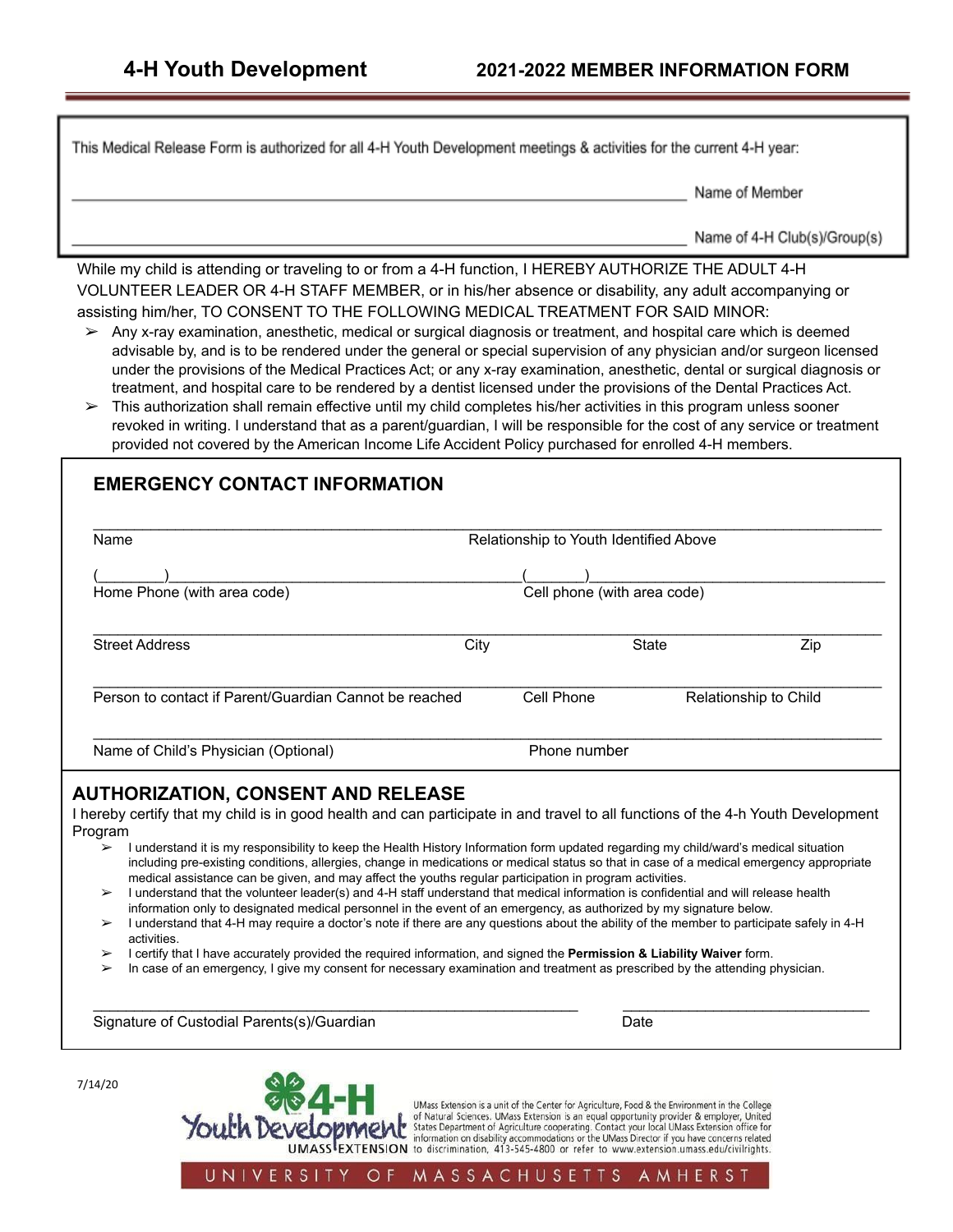## **Entry Form Checklist!**

Is your entry complete and ready to be sent in?

| My entry includes all exhibitor information.                                                                                            |
|-----------------------------------------------------------------------------------------------------------------------------------------|
| If jumping, my entry includes the Jumping Release Form.                                                                                 |
| My entry includes the signed Liability Release Statement.                                                                               |
| My entry includes a copy of my horse's negative Coggins Test                                                                            |
| My entry includes a separate Health Form.                                                                                               |
| If I am camping, my camping request is complete.                                                                                        |
| My entry includes an OPEN CHECK made payable to The Regional 4-H Horse Show OR my entry<br>includes the Credit Card Authorization form. |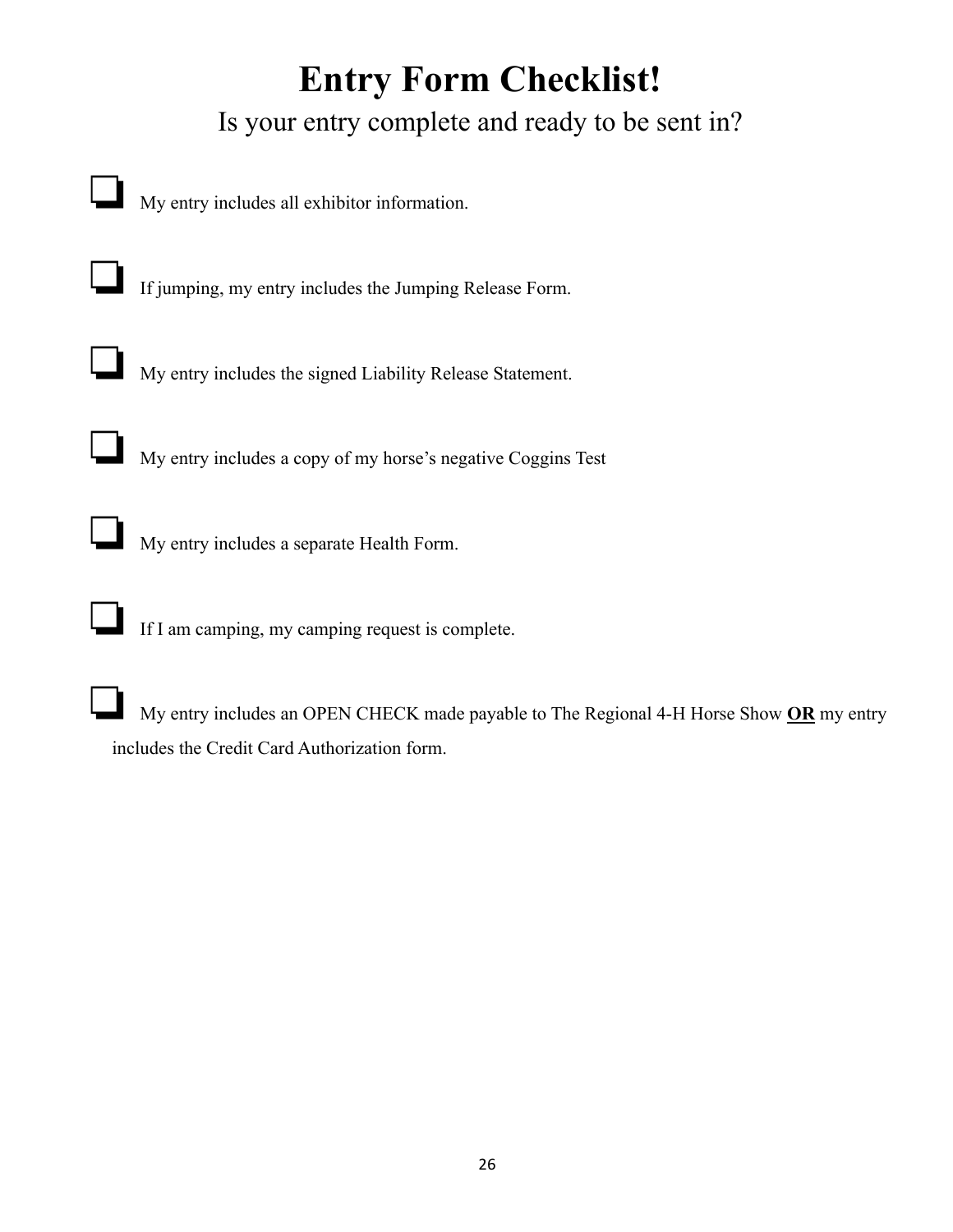### **Ad Book Packet**

All ad packets are due by **May 28, 2022**

Please make checks payable to **The Western Regional 4-H Horse Show.**

Anyone who raises **\$90** will win **ONE FREE STALL**

#### Anyone who raises **\$350** will win **ONE FREE WEEKEND OF SHOWING FOR ONE HORSE/RIDER COMBO**

FREE WEEKEND INCLUDES:

- 1 stall
- 1 camper
- unlimited classes\*
- office fee
- back number

\*excludes grooms classes & team classes

#### **Sponsor Tiers**

\$10 – Sponsor a Class and your information will be printed in the book and announced at the event.

\$25 – Sponsor a Class and your business card will be printed in our ad book and announced at the event

\$50 – Sponsor a Division and you get a half-page ad in our ad book and announced at the event

\$75 – Sponsor a Division and you get a full page space in our ad book and announced at the event

\$100 – Sponsor a Division and get a full-page ad space in our ad book, AND hang your BANNER in the show arena.

#### **The Massachusetts 4-H Program does not promote fundraising using online companies due to the extra fees imposed for using their services.**

If you have any questions please feel free to email our management at **regional4hhorse@gmail.com**

Please mail all Ad Book Packets (all forms, ads, payment, and tally sheet) to:

**Janet Zajac 58 Bourne Street Three Rivers, MA 01080**

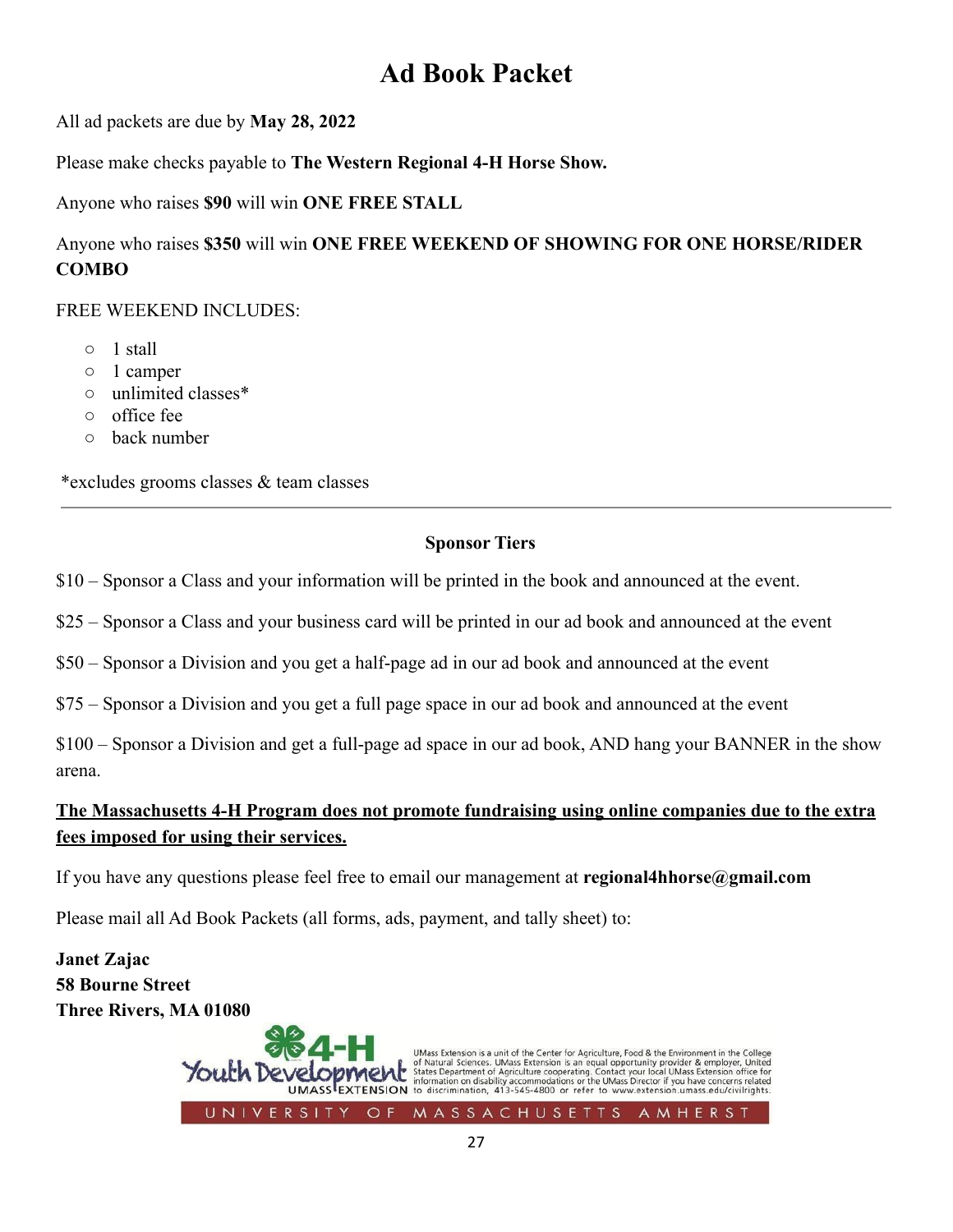#### **MAKE A COPY OF THIS FORM FOR EVERY AD YOU COLLECT**

| ALL SPONSORS WILL BE ANNOUNCED THROUGHOUT THE DAY OF THE EVENT                                                                                                                                                                            |
|-------------------------------------------------------------------------------------------------------------------------------------------------------------------------------------------------------------------------------------------|
| SPONSOR INFORMATION:                                                                                                                                                                                                                      |
| NAME                                                                                                                                                                                                                                      |
|                                                                                                                                                                                                                                           |
| PHONE NUMBER                                                                                                                                                                                                                              |
|                                                                                                                                                                                                                                           |
|                                                                                                                                                                                                                                           |
|                                                                                                                                                                                                                                           |
| <b>SPONSOR AMOUNT:</b>                                                                                                                                                                                                                    |
| \$10 Sponsor a class and your information will be listed in our ad book                                                                                                                                                                   |
| \$25 Sponsor a class and your business card will be printed in our ad book                                                                                                                                                                |
| <b>Business card attached</b>                                                                                                                                                                                                             |
| \$50 Sponsor a division and you will have a half-page ad in our ad book                                                                                                                                                                   |
| \$75_ Sponsor a division and you will have a full-page ad in our ad book                                                                                                                                                                  |
| \$100 Sponsor a division and you will have a full-page ad in our ad book and hang your<br>banner in the show arena (Sponsor/representative is responsible for dropping the banner off and picking it<br>up at the conclusion of the show) |
| Ad attached                                                                                                                                                                                                                               |
| <b>Other amount \$</b> Your name will be listed in our ad book                                                                                                                                                                            |
| ** AD MUST BE INCLUDED REGARDLESS OF PREVIOUS YEAR'S SUBMISSION**                                                                                                                                                                         |
| Signature of Sponsor                                                                                                                                                                                                                      |
|                                                                                                                                                                                                                                           |

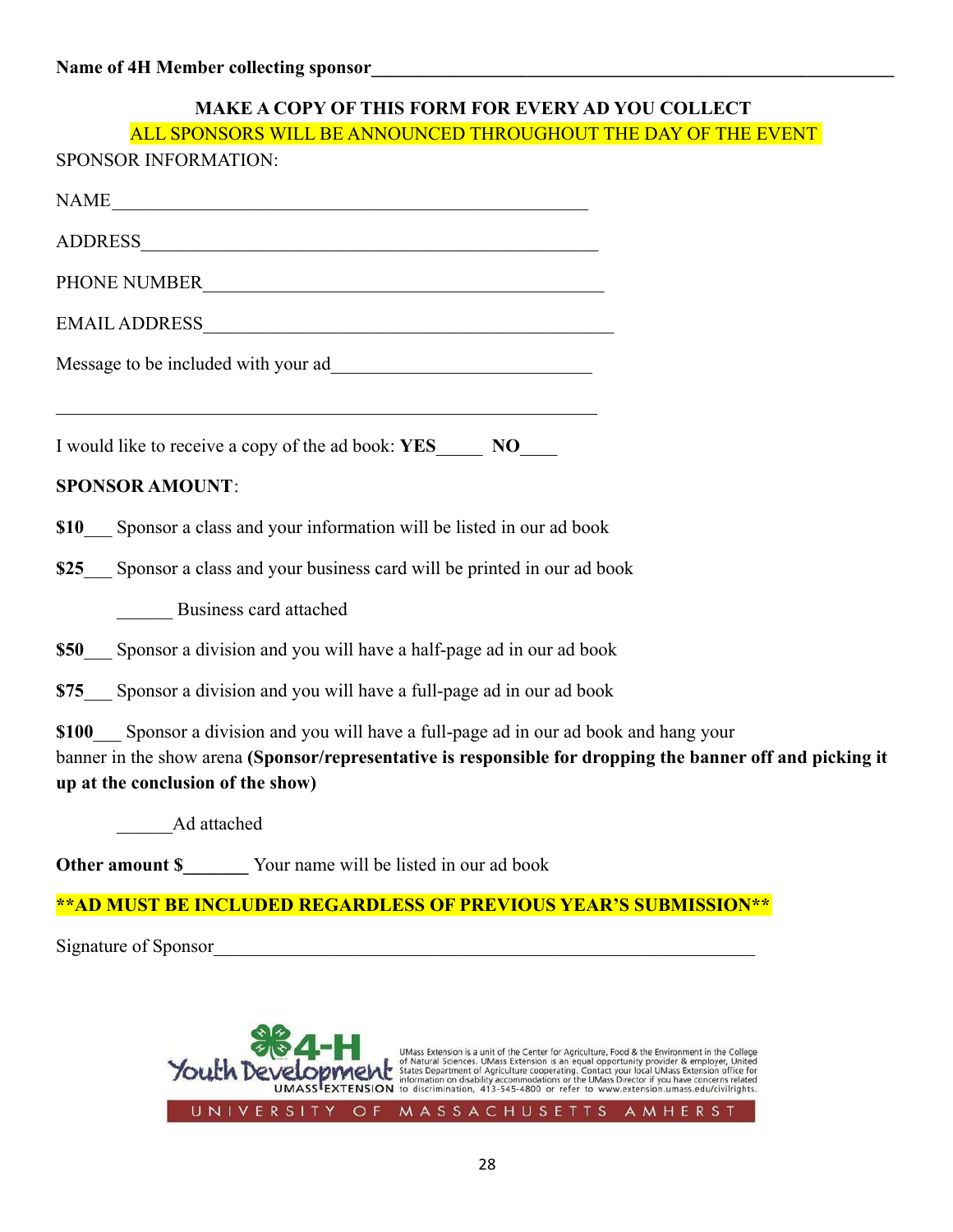#### **AD BOOK SUMMARY**

Make two copies of this form. Keep one and include one with your completed sponsor packet. Please make an additional copy if you are submitting ads after the deadline.

Completed Sponsor Packet includes:

Ad sheet for each sponsor (completely filled out), complete payment to The Regional 4H Horse Show, Ad Book Summary, and all ads/business cards. You will not be asked for missing information, so please make sure all forms are completed in their entirety.

| Member information:    |               |                      |
|------------------------|---------------|----------------------|
| Name:                  |               |                      |
|                        |               |                      |
|                        | Phone number: |                      |
| 4H Club: 2008          |               |                      |
| <b>Name of Sponsor</b> | <b>Amount</b> | Payment (cash/check) |
|                        |               |                      |
|                        |               |                      |
|                        |               |                      |
|                        |               |                      |
|                        |               |                      |
|                        |               |                      |
|                        |               |                      |
|                        |               |                      |
|                        |               |                      |

\*4H Members responsible for delivering a copy of ad book to the sponsor.

| <b>Total:</b>           |  |
|-------------------------|--|
| <b>Exhibitor Number</b> |  |
| <b>Exhibitor Name</b>   |  |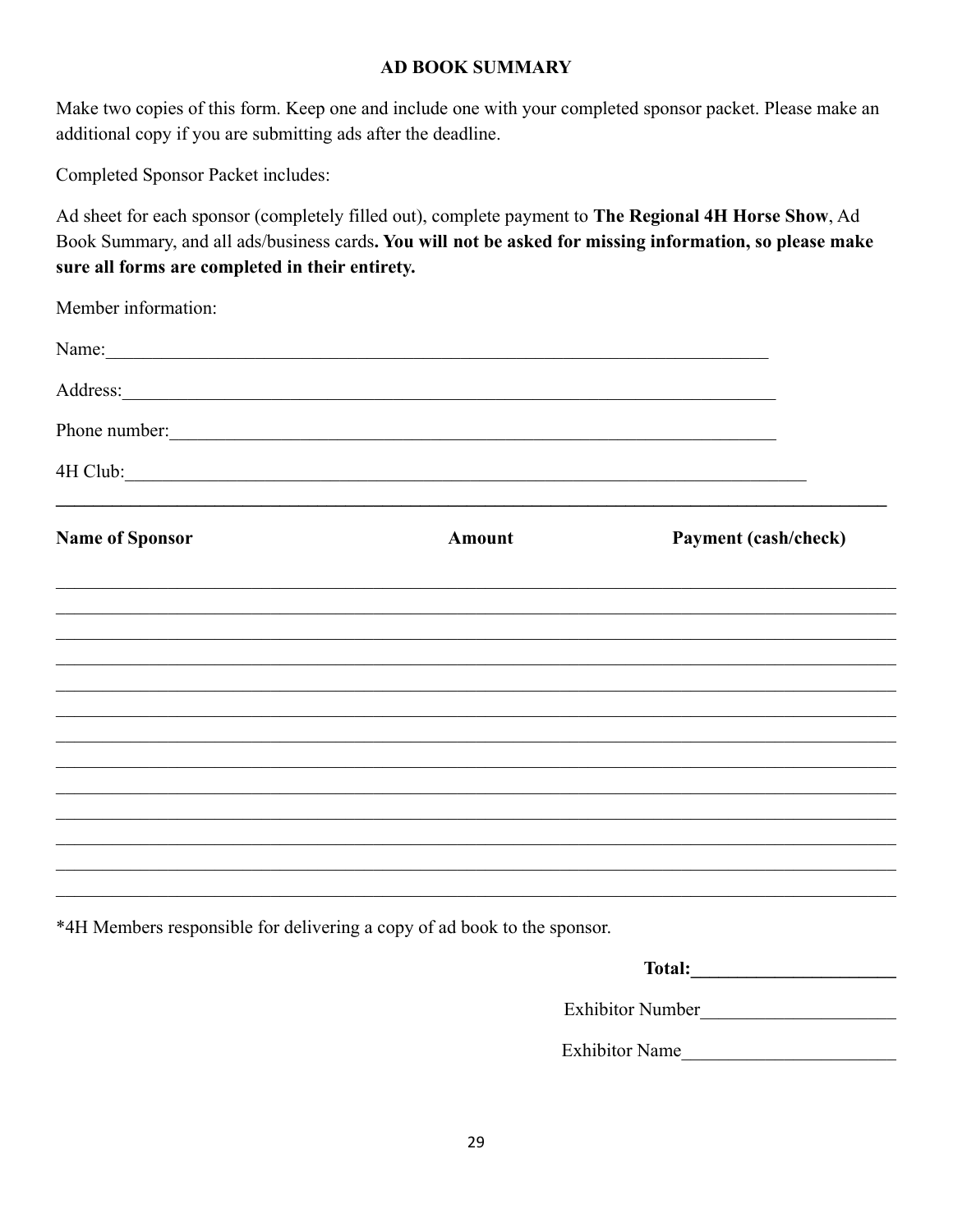

## **The Regional 4-H Horse Show Scholarship Application**

The Western Massachusetts Regional 4-H Horse Show Committee is once again offering eight show-ships". The aid of \$50 will be awarded to two exhibitors from each of the four Western Massachusetts counties (Hampshire, Hampden, Berkshire, and Franklin), who are going to this year's Regional 4-H Horse Show and who complete the application process.

#### **Scholarship criteria:**

- Applicants must be 4-H members in good standing. A minimum of two 4-H years is required. Applicants must be enrolled in the 4-H Horse Program.
- Applicants must have submitted annual project records in the previous year.
- Applicants must include a letter of recommendation from their 4-H leader.
- Applications need to be accompanied by 2 class sponsorships or \$60 worth of sponsorships.

#### **Please note the following:**

- Members may not receive this award in two consecutive years.
- Financial need is a determining factor in this award, as well as merit.
- Junior applicants do not have to complete section B of the application.

A committee will meet to review applications and make selections. Recipients will be notified by the Regional 4-H Horse Show Committee of their scholarship, via phone or email, by June 15, 2022.

Applications must be postmarked by **June 1, 2022,** to be eligible for consideration.

Please mail all completed applications to:

The Regional 4-H Horse Show Committee Western Mass 4-H Office Attention: Carrie Chickering-Sears 100 Venture Way, Suite 334 Hadley, MA 01035-946

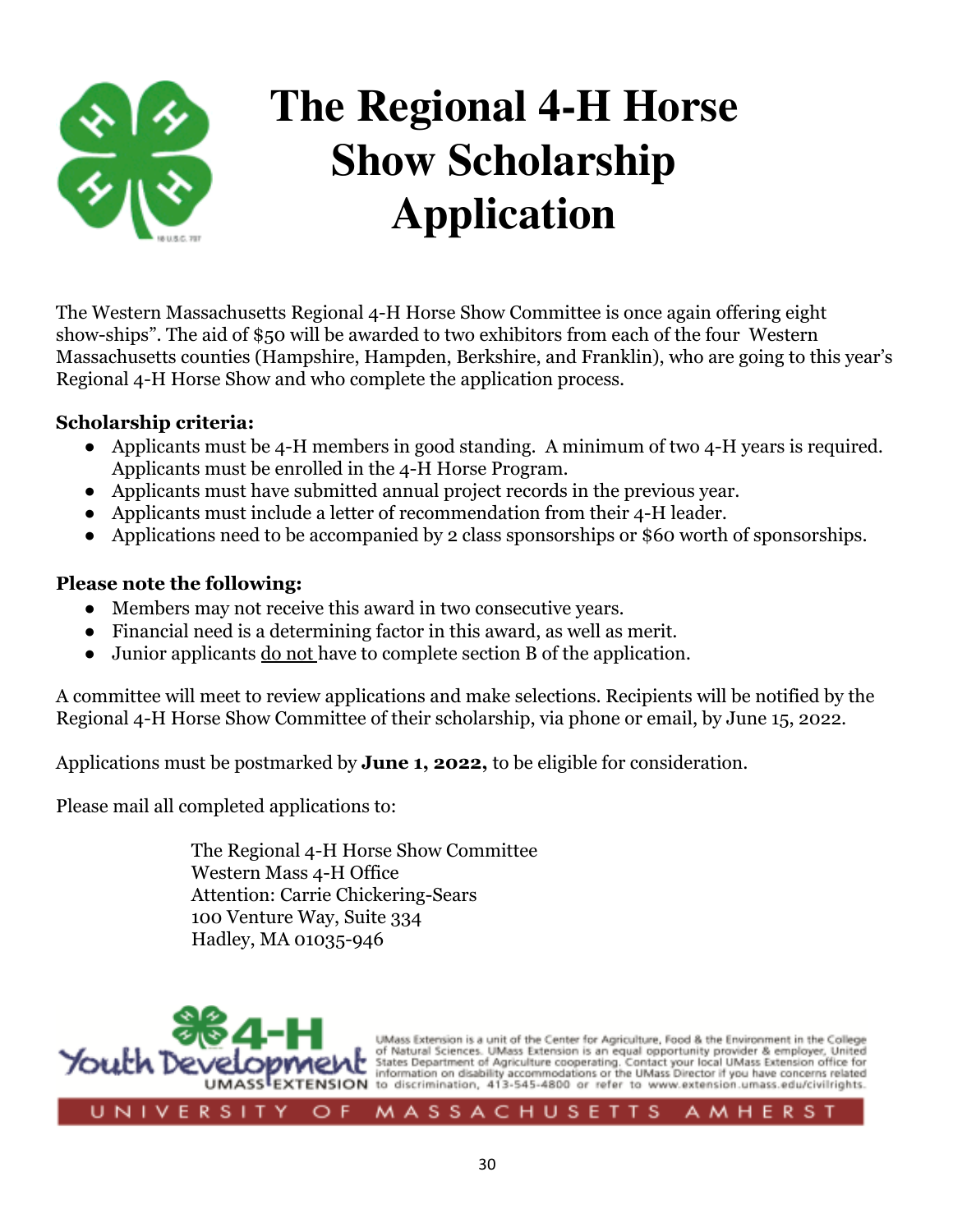#### **2022 Western Massachusetts Regional 4-H Horse Show Scholarship Application**

| Years in 4-H Horse Program: ______Horse owner _______Horse Lover Program________                                           |                                                                                |  |
|----------------------------------------------------------------------------------------------------------------------------|--------------------------------------------------------------------------------|--|
|                                                                                                                            |                                                                                |  |
|                                                                                                                            | <b>Senior applicants only</b>                                                  |  |
| Please attach a separate document with your responses to the following.                                                    |                                                                                |  |
|                                                                                                                            | (B) Have you participated in a Jr. Leadership project over the past two years? |  |
|                                                                                                                            |                                                                                |  |
| $Yes$ No<br>If yes, give a brief description:                                                                              |                                                                                |  |
| (C) List at least four community service projects you have participated in the past two<br>years.                          |                                                                                |  |
| (D) Include a one-paragraph statement of what 4-H has meant to you.                                                        |                                                                                |  |
| (E) Please attach a letter of recommendation from your leader, detailing your merit and,<br>if applicable, financial need. |                                                                                |  |
|                                                                                                                            | <b>All Applicants</b>                                                          |  |
|                                                                                                                            |                                                                                |  |
|                                                                                                                            |                                                                                |  |